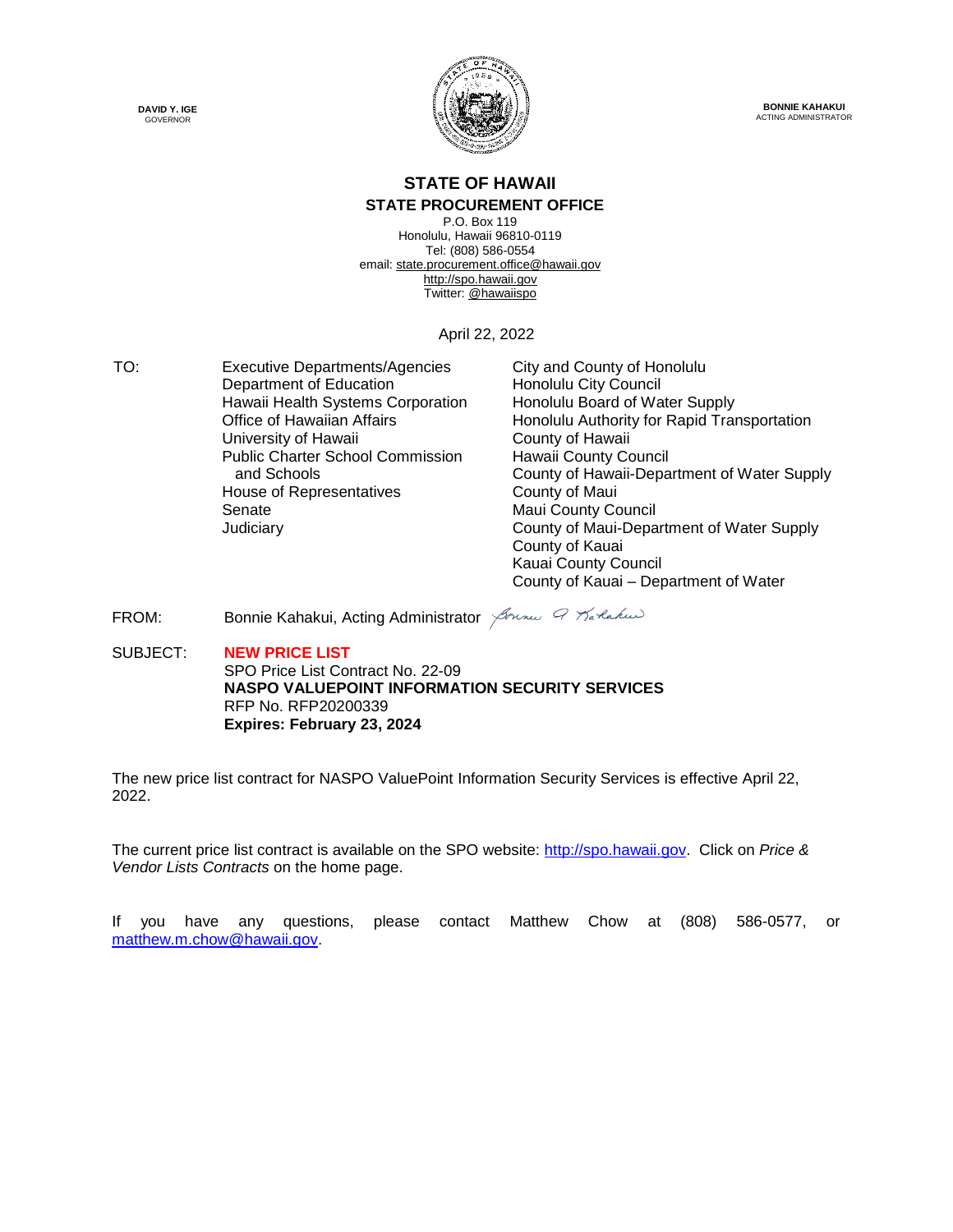#### **WHERE TO FIND**

| Nonprofit, Contractors, Vendor Codes, Compliance, PCard5 |  |
|----------------------------------------------------------|--|
|                                                          |  |
|                                                          |  |
|                                                          |  |
|                                                          |  |
|                                                          |  |
|                                                          |  |
|                                                          |  |
|                                                          |  |
|                                                          |  |
|                                                          |  |
|                                                          |  |
|                                                          |  |
|                                                          |  |
|                                                          |  |
|                                                          |  |
|                                                          |  |
|                                                          |  |
|                                                          |  |
|                                                          |  |
|                                                          |  |
|                                                          |  |
|                                                          |  |
|                                                          |  |
|                                                          |  |
|                                                          |  |
|                                                          |  |
|                                                          |  |
|                                                          |  |
|                                                          |  |
| Contractor's Information                                 |  |
|                                                          |  |
|                                                          |  |
|                                                          |  |
|                                                          |  |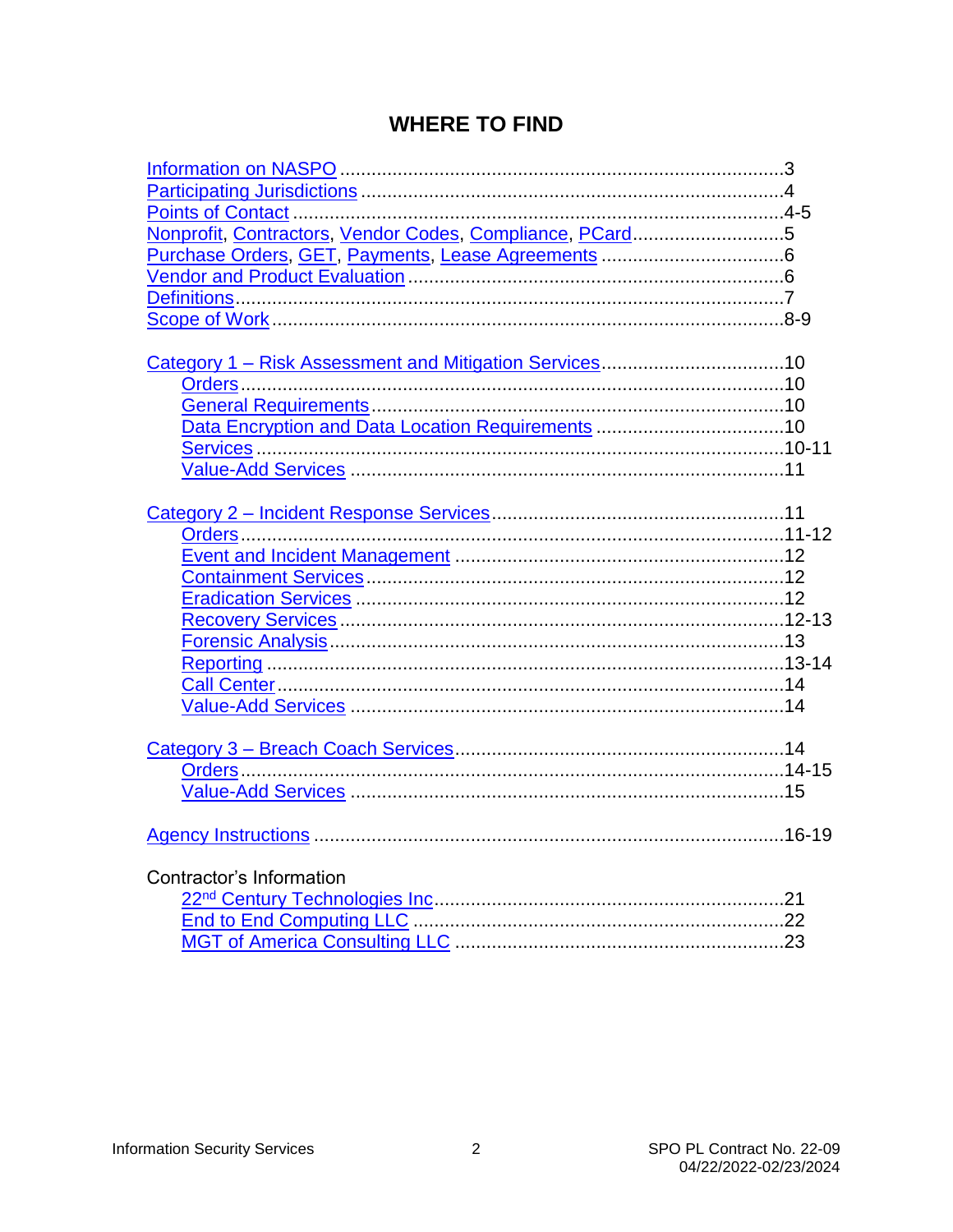#### **STATE OF HAWAII STATE PROCUREMENT OFFICE**

**SPO Price List Contract No. 22-09** Effective: 04/22/2022

#### <span id="page-2-0"></span>*THIS CONTRACT IS FOR AUTHORIZED BUSINESS USE ONLY*

#### **NASPO VALUEPOINT Information Security Services** (RFP No. 7219941) **April 22, 2022 to February 23, 2024**

#### **INFORMATION ON NASPO VALUEPOINT**

The NASPO ValuePoint Cooperative Purchasing Organization is a multi-state contracting consortium of state governments, including local governments, of which the State of Hawaii is a member. NASPO ValuePoint Purchasing Organization seeks to achieve price discounts by combining the requirements of multi-state governmental agencies, and cost-effective and efficient acquisition of quality products and services.

The State of Idaho is the lead agency and contract administrator for the NASPO ValuePoint Information Security Services. A request for competitive sealed proposals was issued on behalf of NASPO ValuePoint Cooperative Purchasing Organization and contracts were awarded to three (3) qualified Contractors.

The purpose of this contract is to provide information security services in the following categories: (1) Risk Assessment and Mitigation Services, (2) Incident Response Services, and (3) Breach Coach Services.

For additional information on this contract, visit the NASPO ValuePoint website at [https://www.naspovaluepoint.org/portfolio/automotive-parts/.](https://www.naspovaluepoint.org/portfolio/automotive-parts/)

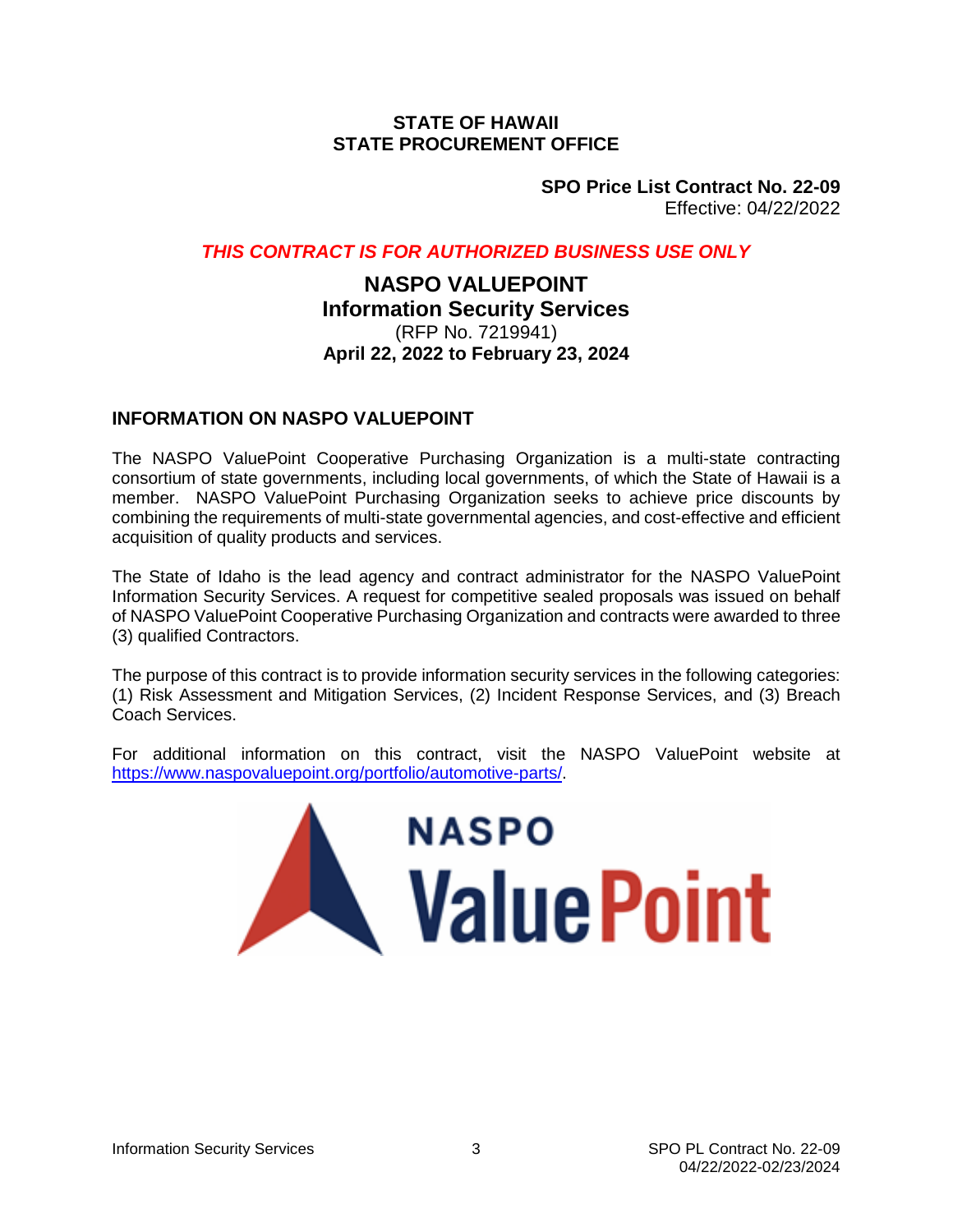<span id="page-3-0"></span>**PARTICIPATING JURISDICTIONS** listed below have signed a cooperative agreement with the SPO and are authorized to utilize this price list contract.

| <b>Executive Departments/Agencies</b>               | City and County of Honolulu                   |
|-----------------------------------------------------|-----------------------------------------------|
| Department of Education                             | <b>Honolulu City Council</b>                  |
| Hawaii Health Systems Corporation                   | Honolulu Board of Water Supply                |
| <b>Office of Hawaiian Affairs</b>                   | Honolulu Authority for Rapid Transportation   |
| University of Hawaii                                | County of Hawaii                              |
| <b>Public Charter School Commission and Schools</b> | Hawaii County Council                         |
| House of Representatives                            | County of Hawaii – Department of Water Supply |
| Senate                                              | County of Maui                                |
| Judiciary                                           | <b>Maui County Council</b>                    |
|                                                     | County of Maui – Department of Water Supply   |
|                                                     | County of Kauai                               |
|                                                     | Kauai County Council                          |
|                                                     | County of Kauai – Department of Water         |

The participating jurisdictions are not required but may purchase from this price list contract, and requests for exception from the contract are not required. Participating jurisdictions can purchase from other contractors; however, HRS chapter 103D, and the procurement rules apply to purchases by using the applicable method of procurement and its procedures, such as small purchases or competitive sealed bidding. The decision to use this contract or to solicit pricing from other sources is at the discretion of the participating jurisdiction.

**POINT OF CONTACT**. Questions regarding the products listed, ordering, pricing and status should be directed to the contractor(s).

| <b>Jurisdiction</b>          | <b>Name</b>                | Telephone | <b>Fax</b> | E-mail                              |
|------------------------------|----------------------------|-----------|------------|-------------------------------------|
| Executive                    | <b>Matthew Chow</b>        | 586-0577  | 586-0570   | matthew.m.chow@hawaii.gov           |
| <b>DOE</b>                   | <b>Procurement Staff</b>   | 675-0130  | 675-0133   | G-OFS-DOE-Procurement@k12.hi.us     |
| <b>HHSC</b>                  | Nancy Delima               | 359-0994  |            | ndelima@hhsc.org                    |
| <b>OHA</b>                   | <b>Christopher Stanley</b> | 594-1833  | 594-1865   | chriss@oha.org                      |
| UH                           | Karlee Hisashima           | 956-8687  | 956-2093   | karlee@hawaii.edu                   |
| <b>Public Charter School</b> | Danny Vasconcellos         | 586-3775  | 586-3776   | danny.vasconcellos@spcsc.hawaii.gov |
| Commission and               |                            |           |            |                                     |
| Schools                      |                            |           |            |                                     |
| House                        | <b>Brian Takeshita</b>     | 586-6423  | 586-6401   | takeshita@capitol.hawaii.gov        |
| Senate                       | Carol Taniguchi            | 586-6720  | 586-6719   | c.taniguchi@capitol.hawaii.gov      |
| Judiciary                    | Tritia Cruz                | 538-5805  | 538-5802   | tritia.l.cruz@courts.hawaii.gov     |
| C&C of Honolulu              | Procurement                | 768-5535  | 768-3299   | bfspurchasing@honolulu.gov          |
|                              | Specialist                 |           |            |                                     |
| <b>Honolulu City Council</b> | Kendall Amazaki, Jr.       | 768-5084  |            | kamazaki@honolulu.gov               |
|                              | Nanette Saito              | 768-5085  | 768-5011   | nsaito@honolulu.gov                 |
| Honolulu Board of            | <b>Procurement Office</b>  | 748-5071  |            | fn_procurement@hbws.org             |
| <b>Water Supply</b>          |                            |           |            |                                     |
| <b>HART</b>                  | Dean Matro                 | 768-6246  |            | dean.matro@honolulu.gov             |
| County of Hawaii             | Diane Nakagawa             | 961-8440  |            | diane.nakagawa@hawaiicounty.gov     |

Procurement questions or concerns may be directed as follows: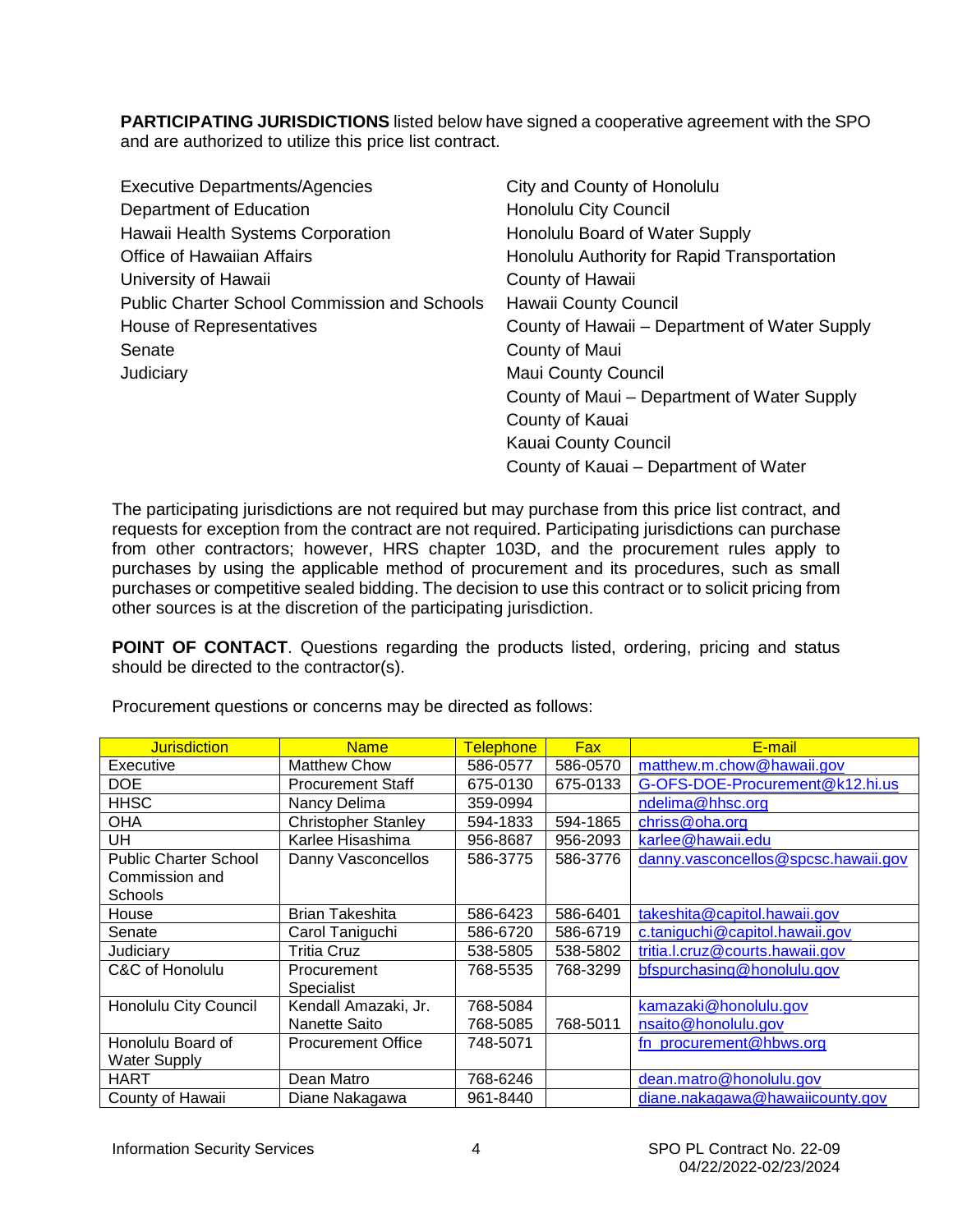<span id="page-4-0"></span>

| <b>Jurisdiction</b>        | <b>Name</b>            | <b>Telephone</b> | Fax      | E-mail                          |
|----------------------------|------------------------|------------------|----------|---------------------------------|
| Hawaii County Council      | Diane Nakagawa         | 961-8440         |          | diane.nakagawa@hawaiicounty.gov |
| County of Hawaii-          | Ka'iulani L. Matsumoto | 961-8050         | 961-8657 | kmatsumoto@hawaii.dws.org       |
| Department of Water        |                        | x224             |          |                                 |
| Supply                     |                        |                  |          |                                 |
| County of Maui             | Jared Masuda           | 463-3816         |          | jared.masuda@co.maui.hi.us      |
| <b>Maui County Council</b> | Marlene Rebugio        | 270-7838         |          | marlene.rebugio@mauicounty.us   |
| County of Maui-            | Kenneth L. Bissen      | 270-7684         | 270-7136 | ken.bissen@co.maui.hi.us        |
| Department of Water        |                        |                  |          |                                 |
| Supply                     |                        |                  |          |                                 |
| County of Kauai            | <b>Ernest Barreira</b> | 241-4295         | 241-6297 | ebarreira@kauai.gov             |
| Kauai County Council       | Codie Tabalba          | 241-4193         | 241-6349 | ctabalba@kauai.gov              |
|                            | Scott Sato             | 241-4810         | 241-6349 | ssato@kauai.gov                 |
| County of Kauai-           | Marcelino Soliz        | 245-5470         | 241-5813 | msoliz@kauaiwater.org           |
| Department of Water        |                        |                  |          |                                 |

**USE OF PRICE & VENDOR LIST CONTRACTS BY NONPROFIT ORGANIZATIONS.** Pursuant to HRS §103D-804, nonprofit organizations with current purchase of service contracts (HRS chapter 103F) have been invited to participate in the SPO price & vendor lists contracts.

A listing of these nonprofit organizations is available at the SPO website: [http://spo.hawaii.gov.](http://spo.hawaii.gov/) Click on *For Vendors > Non-Profits > Cooperative Purchasing Program > View the list of qualifying nonprofits eligible to participate in cooperative purchasing.*

If a nonprofit wish to purchase from a SPO price or vendor list contract, the nonprofit must obtain approval from each Contractor, i.e., participation must be mutually agreed upon. A Contractor may choose to deny participation by a nonprofit. Provided, however, if a nonprofit and Contractor mutually agree to this arrangement, it is understood that the nonprofit will retain its right to purchase from other than a SPO price or vendor list Contractor(s).

**CONTRACTORS.** The authorized contractors are listed in this price list contract. They have signed a Master Agreement with the State of Idaho and a Participating Addendum with the Hawaii State Procurement Office.

| • $22nd$ Century | $\bullet$ End to End | • MGT of America |
|------------------|----------------------|------------------|
| Technologies Inc | Computing LLC        | Consulting LLC   |

**VENDOR CODES** for annotation on purchase orders are obtainable from the *Alphabetical Vendor Edit Table* available at your department's fiscal office. Agencies are cautioned that the remittance address on an invoice may be different from the address of the vendor code annotated on the purchase order.

**COMPLIANCE PURSUANT TO HRS §103D-310(c).** Prior to awarding this contract, the SPO verified compliance of the Contractor(s) named in the SPO Price List Contract No. 22-09. *No further compliance verification is required prior to issuing a contract, purchase order, or pCard payment when utilizing this contract.*

**PURCHASING CARD (pCard).** The State of Hawaii Purchasing Card (pCard) is required to be used by the Executive departments/agencies, excluding DOE, HHSC, OHA and UH for orders totaling less than \$2,500. For purchases of \$2,500 or more, agencies may use the pCard, subject to its credit limit, or issue a purchase order.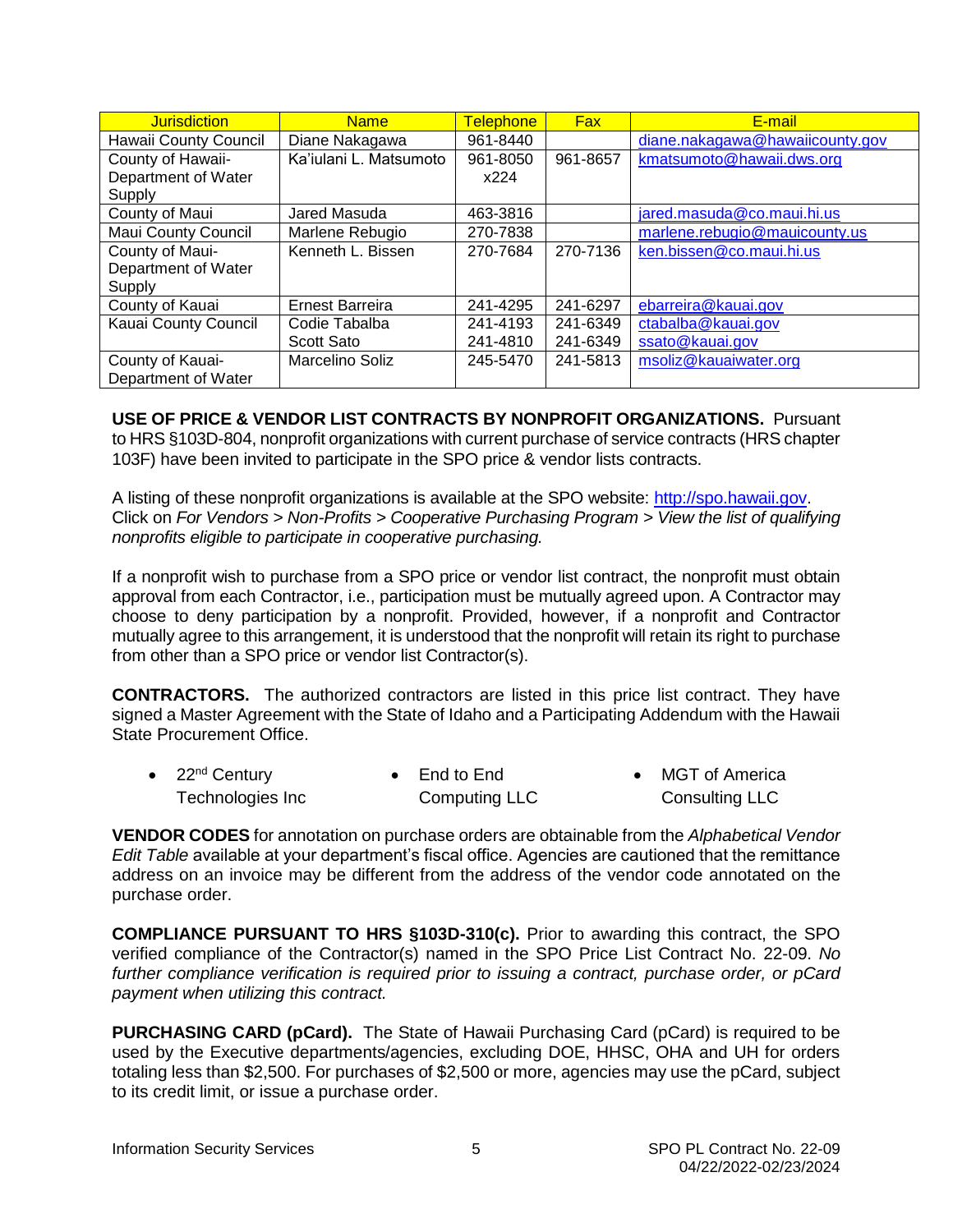<span id="page-5-0"></span>**PURCHASE ORDERS** may be issued for purchases \$2,500 or more, and for Contractors who either do not accept the pCard, set minimum order requirements before accepting the pCard for payment, or charge its customers a transaction fee for the usage.

**SPO PRICE LIST CONTRACT NO. 22-09** & **NASPO VALUEPOINT MASTER AGREEMENT NUMBER** shall be typed on purchase orders issued against this price list contract**.** For pCard purchases, the SPO Price List Contract No. 22-09 and the NASPO ValuePoint Master Agreement Number shall be notated on the appropriate transaction document.

**STATE GENERAL EXCISE TAX (GET) AND COUNTY SURCHARGE** shall not exceed the following rates if the seller elects to pass on the charges to its customers. The GET is not applied to shipping or delivery charges.

| County                                           | County<br>Surcharge<br><b>Tax Rate</b> | <b>State</b><br><b>GET</b> | Max Pass-<br>On Tax<br>Rate | <b>Expiration of Surcharge</b><br><b>Tax Rate</b> |
|--------------------------------------------------|----------------------------------------|----------------------------|-----------------------------|---------------------------------------------------|
| C&C of Honolulu                                  | 0.50%                                  | 4.0%                       | 4.7120%                     | 12/31/2030                                        |
| Hawaii                                           | 0.50%                                  | 4.0%                       | 4.7120%                     | 12/31/2030                                        |
| County of Maui<br>(including Molokai &<br>Lanai) | 0.0%                                   | 4.0%                       | 4.1666%                     | No county surcharge                               |
| Kauai                                            | 0.50%                                  | 4.0%                       | 4.7120%                     | 12/31/2030                                        |

The GET or use tax and county surcharge may be added to the invoice as a separate line item and shall not exceed the current max pass-on tax rate(s) for each island.

County surcharges on State General Excise (GE) tax or Use Tax may be visibly passed on but are not required. For more information on county surcharges and the max pass-on tax rate, please visit the Department of Taxation's website at [http://tax.hawaii.gov/geninfo/countysurcharge.](http://tax.hawaii.gov/geninfo/countysurcharge)

**PAYMENTS** are to be made to the Contractor(s) remittance address. HRS §103-10 provides that the State shall have thirty (30) calendar days after receipt of invoice or satisfactory completion of contract to make payment. Payments may also be made via pCard.

**LEASE AGREEMENTS** are not allowed under this contract.

**VENDOR AND PRODUCT EVALUATION** form, SPO-012, for the purpose of addressing concerns on this price list contract, is available to agencies at the SPO website: [http://spo.hawaii.gov.](http://spo.hawaii.gov/) Click on *Forms* on the home page.

**PRICE OR VENDOR LIST CONTRACT AVAILABLE ON THE INTERNET** at the SPO website: [http://spo.hawaii.gov.](http://spo.hawaii.gov/) Click on *Price & Vendor List Contracts* on the home page.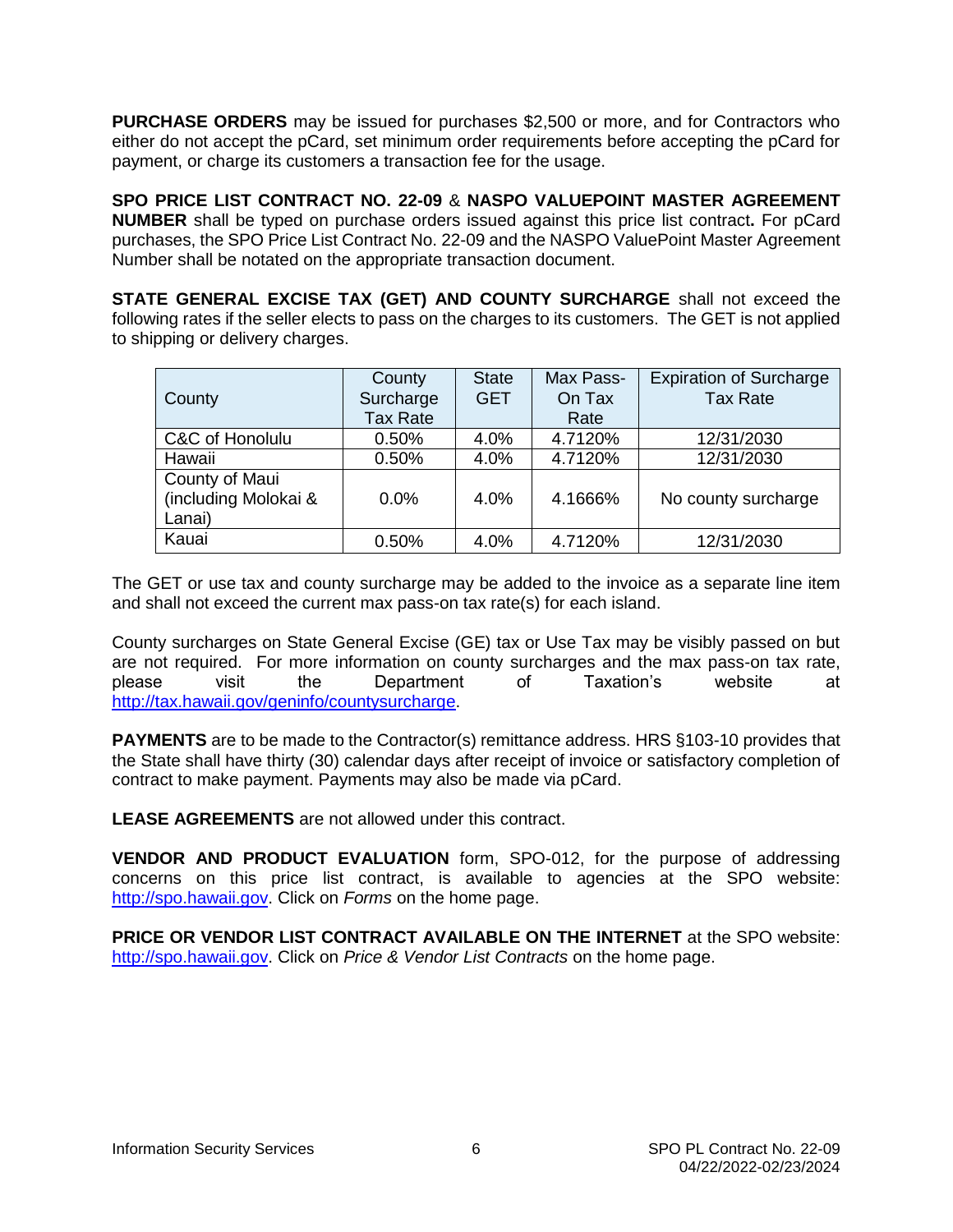#### <span id="page-6-0"></span>**DEFINITIONS**

- **Active Participant**: Every Eligible Person that voluntarily elects to activate their participation by agreeing to use the Credit Monitoring Services.
- **Adequate Security**: Security commensurate with the risk and the magnitude of harm resulting from the loss, misuse, or unauthorized access to or modification of information.
- **Breach or Data Breach:** A security incident in which sensitive, protected or confidential Data is copied, transmitted, viewed, stolen or used by an individual unauthorized to do so.
- **Breach Response Specialist:** A specialized role, performed by an attorney, in responding to a Data Breach or other cyber incident.
- **Computer Security Incident Response Team (CSIRT):** A capability set up for the purpose of assisting in responding to computer security-related incidents; also called a Computer Incident Response Team (CIRT) or a CIRC (Computer Incident Response Center, Computer Incident Response Capability).
- **Data:** All information developed, documented, derived, stored, installed or furnished by the Purchasing Entity under a Participating Addendum, including all information related to records owned by or in the possession of the Purchasing Entity. (Data may include PII.)
- **Eligible Person**: Every individual or business that meets the criteria established by a Participating Entity to qualify for the Notification and Credit Monitoring Services. The Participating Entity will have sole discretion to determine who qualifies as an Eligible Person.
- **Event:** Any observable occurrence in a network or system.
- **Incident or Cyber Security Incident:** A violation or imminent threat of violation of computer security policies, acceptable use policies, or standard security practices in order to affect a system, application, or network's integrity or availability and/or the unauthorized access or attempted access to a system or systems. Also referred to as Security Incident or Cyber Incident.
- **Incident Handling:** The mitigation of violations of security policies and recommended practices.
- **Incident Manager:** The individual who manages the process to restore normal service operation as quickly as possible to minimize the impact to business operations. Responsible for planning and coordinating all the activities required to perform, monitor, and report on the process.
- **Personally Identifiable Information or PII:** Information that can be used to distinguish or trace an individual's identity, either alone or when combined with other personal or identifying information that is linked or linkable to a specific individual.
- **Threat:** The potential source of an adverse event; the possibility of a malicious attempt to damage or disrupt a computer network or system.
- **Triggering Event:** A Breach or suspected Breach of PII, or any other circumstance which results in a Participating Entity activating Notification and Credit Monitoring Services under the Master Agreement (through a Participating Addendum).
- **Vulnerability:** A weakness in a system, application, or network that is subject to exploitation or misuse.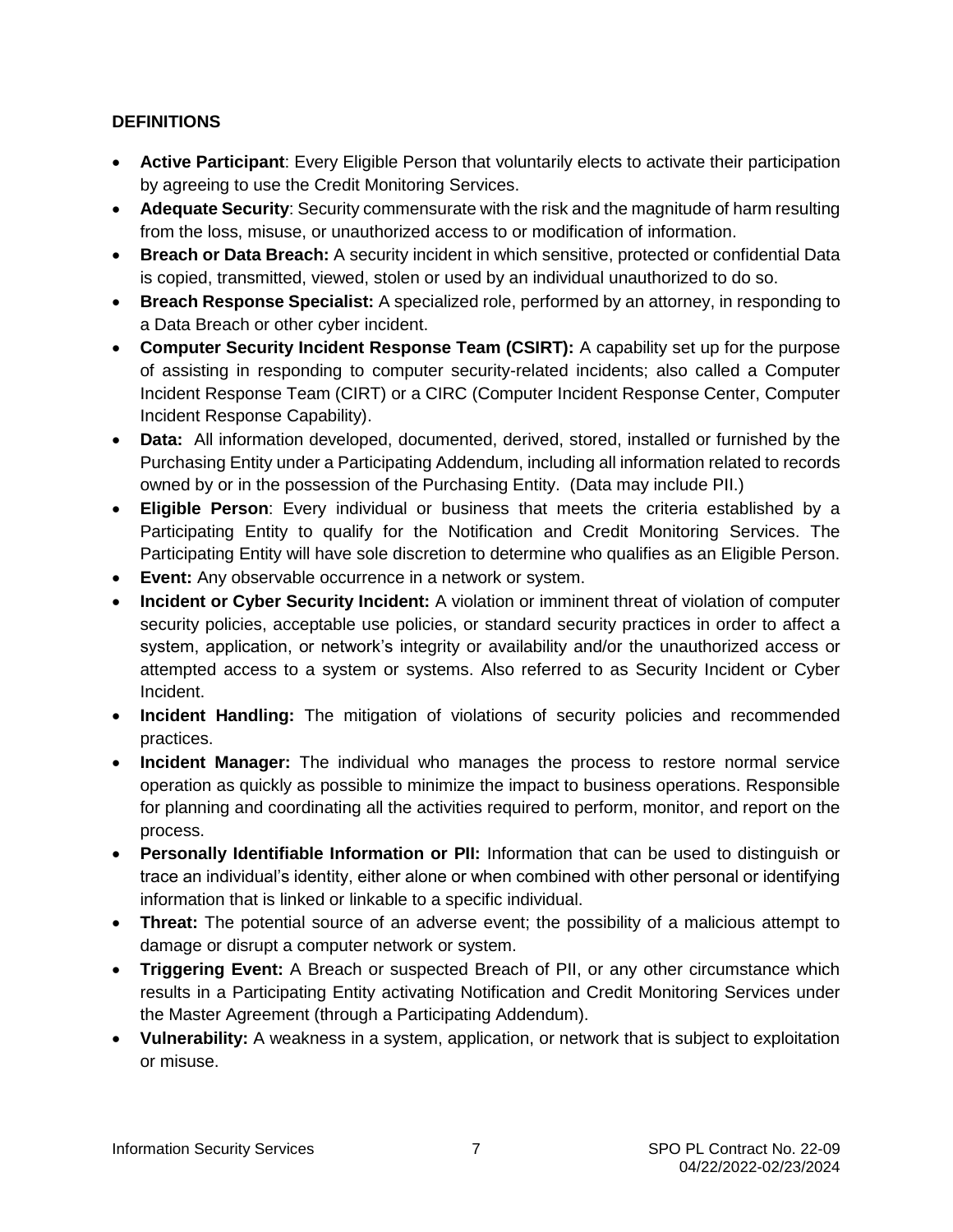#### <span id="page-7-0"></span>**SCOPE OF WORK**

**Point of Contact.** The Contractor must provide a single POC for each Participating Entity. The POC must be available during the regular business hours of the assigned Participating Entity. The Contractor may assign the same POC to more than one Participating Entity.

**Security of Information.** Protection of Data must be an integral part of the business activities of the Contractor to ensure that there is no inappropriate or unauthorized use of Data at any time. To this end, the Contractor must safeguard the confidentiality, integrity, and availability of Data and comply with the following conditions:

- All Purchasing Entity Data obtained by the Contractor under a Participating Addendum must become and remain property of the Purchasing Entity.
- At no time shall any Data or processes which either belong to or are intended for the use of the Purchasing Entity or its officers, agents, or employees, be copied, disclosed, or retained by the Contractor or any party related to the Contractor for subsequent use in any transaction that does not include the Purchasing Entity.
- The Contractor must meet or exceed the requirements of the Purchasing Entity's security policies, standards, and regulatory and contractual obligations as defined in the Participating Entity's Participating Addendum and Purchase/Work Order. The Contractor must have security measures in place to ensure that a Purchasing Entity's sensitive or protected information and/or Data at rest, in use, or in transit is not compromised through a breach\* of the Contractor's system and/or applications.

(\*"breach" shall mean a security incident in which sensitive, protected or confidential Data is copied, transmitted, viewed, stolen or used by an individual unauthorized to do so.)

- The Contractor must notify the Purchasing Entity of any suspected or actual Breach of the Purchasing Entity's or Active Participants' Data immediately upon discovery.
- The Contractor must be AICPA SOC 2 compliant or maintain equivalent security controls that cover the security, availability, processing integrity, and confidentiality of Data. The Contractor must keep all information regarding the Purchasing Entity, Eligible Persons and Active Participants, whether obtained from the Purchasing Entity, from Eligible Persons, or through performance of the services under the Master Agreement, confidential and secure and additionally must dispose of all information in a manner that meets or exceeds the AICPA SOC 2 standards, available at:

[http://www.aicpa.org/interestareas/frc/assuranceadvisoryservices/pages/aicpasoc2report](http://www.aicpa.org/interestareas/frc/assuranceadvisoryservices/pages/aicpasoc2report.aspx) [.aspx](http://www.aicpa.org/interestareas/frc/assuranceadvisoryservices/pages/aicpasoc2report.aspx)

- The Contractor must contact the Purchasing Entity immediately upon receipt of any electronic discovery, litigation holds, discovery searches, expert testimony, or other similar requests which in any way might reasonably require access to the Purchasing Entity's Data.
- The Contractor must not respond to subpoenas, service of process, and other legal requests related to the Purchasing Entity without first notifying the Purchasing Entity unless prohibited by law from providing such notice.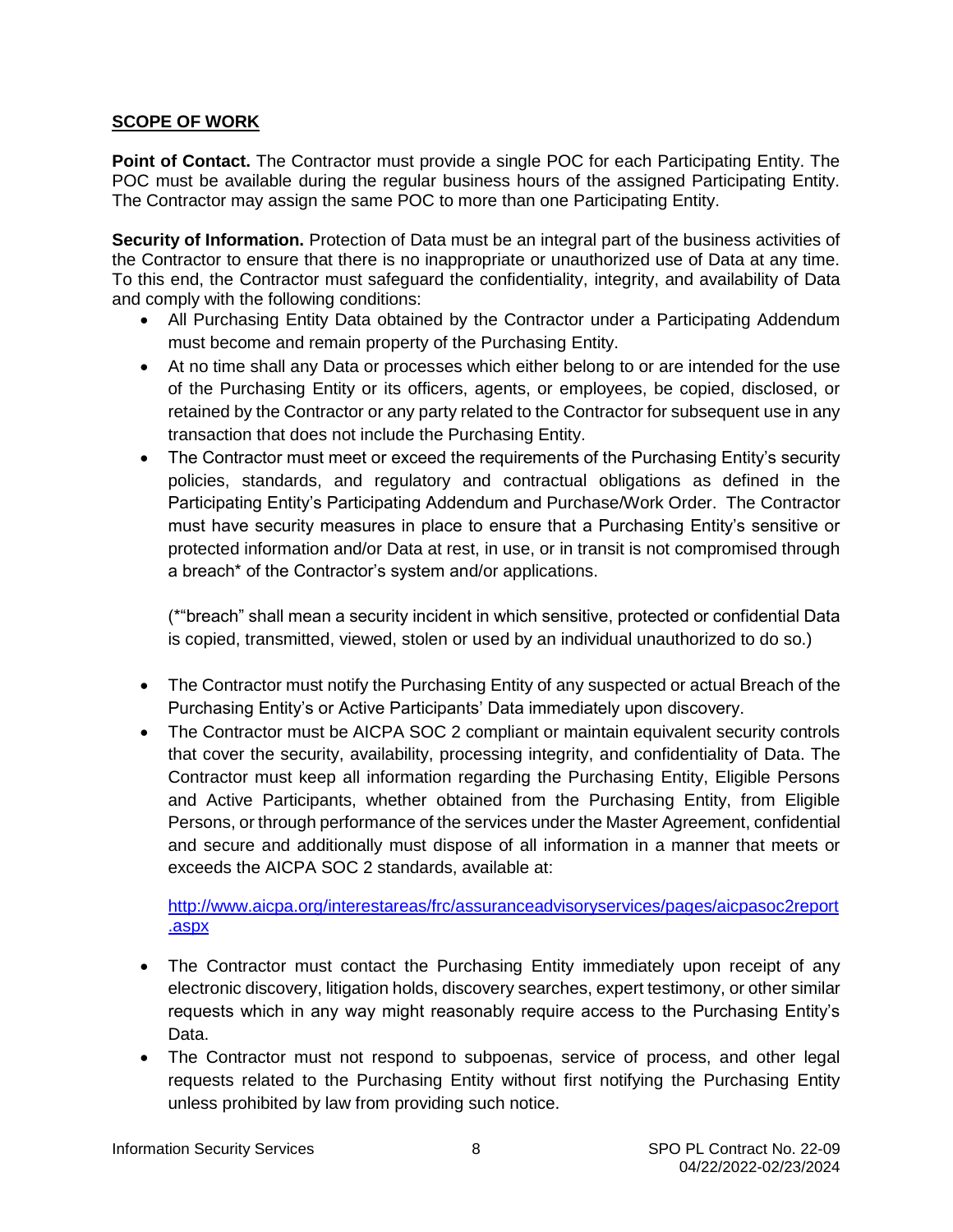The Purchasing Entity owns all rights, title and interest in its Data that is related to the services provided under any Order. The Contractor must not access the Purchasing Entity's user accounts or Data, except (i) in the response to service or technical issues, (ii) as required by the express terms of the Order, or (iii) at the Purchasing Entity's written request.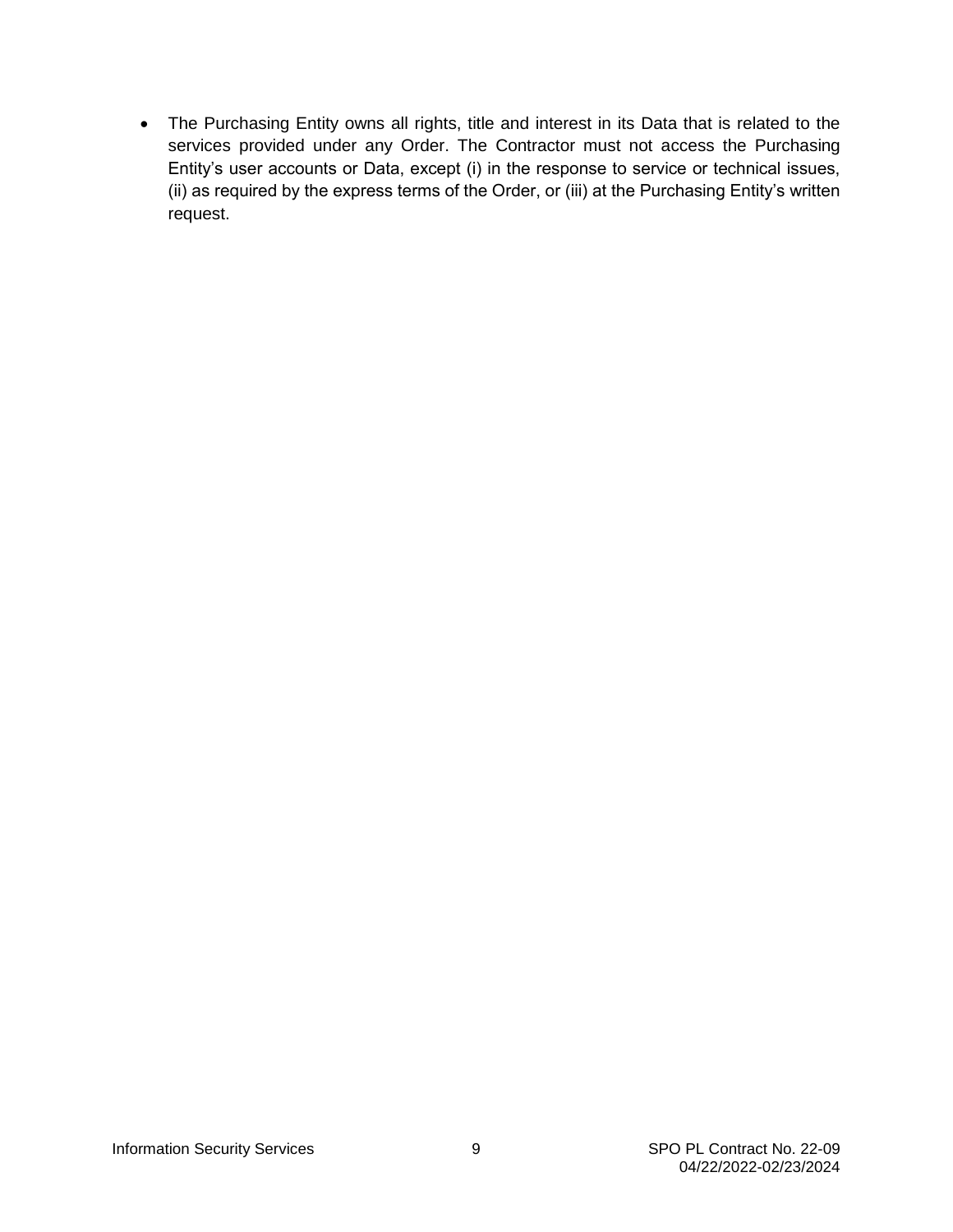#### <span id="page-9-0"></span>**Category 1 – Risk Assessment and Mitigation Services**

Orders. A Purchasing Entity may customize services ordered. The Purchasing Entity will work with the Contractor to develop a Statement of Work for each Order. A Purchasing Entity may elect to use a limited selection of services rather than all services available under this Category. For example, a Purchasing Entity may elect to evaluate threats and vulnerabilities in their current environment but not utilize training services. The Purchasing Entity reserves the right to amend any Order.

The Purchasing Entity will provide a Statement of Work which will include a detailed task list, deliverables, timeframes, estimated level of effort and staffing levels for the specific services.

If the service is to be performed on-site, travel costs will be reimbursed in accordance with the Purchasing Entity's travel policy, which will be included with the Order.

General Requirements. The Contractor must ensure all Consultant services are performed by trained experts in the field relevant to the services ordered, who possess the experience and qualifications identified in the Contractor's response to Category 1 Consultants – Experience and Qualifications.

The Contractor must work collaboratively with the Purchasing Entity and produce relevant, accurate documents that use terminology that is easily understood by a layperson.

Data Encryption and Data Location Requirements. Non-Public Data: All Non-Public Data (includes PII and any other Data that the Purchasing Entity requires to be protected) provided by a Purchasing Entity to the Contractor must be encrypted at rest and in transit with controlled access. Unless otherwise provided in the Participating Addendum or the Purchasing Entity's Purchase Order, the Contractor is responsible for encryption of the Non-Public Data. All encryption shall be consistent with validated cryptography standards such as the current standards in FIPS 140-2, Security Requirements for Cryptographic Modules, or the then-current NIST recommendation.

The Purchasing Entity shall identify Data it deems as Non-Public Data to the Contractor. The level of protection and encryption for all Non-Public Data shall be identified in the Purchasing Entity's Purchase Order.

Data Location: Any data centers used by the Contractor for activities related to the services required in this RFP must be located within the United States and storage of Data at rest shall be located solely in data centers located within the United States. The Contractor shall not allow its personnel or subcontractors to store Data on portable devices, except for devices that are used and kept only at its data centers located within the United States. Each data center used by the Contractor to support Participating Addenda must be within a physical security perimeter to prevent unauthorized access, and physical entry controls must be in place so that only authorized personnel have access to Data.

Services. The Contractor must perform vulnerability assessments, privacy impact and policy assessments, and evaluation and analysis of internal controls critical to the detection and elimination of vulnerabilities to the protection of Data, as defined by a Purchasing Entity. Services include, but are not limited to: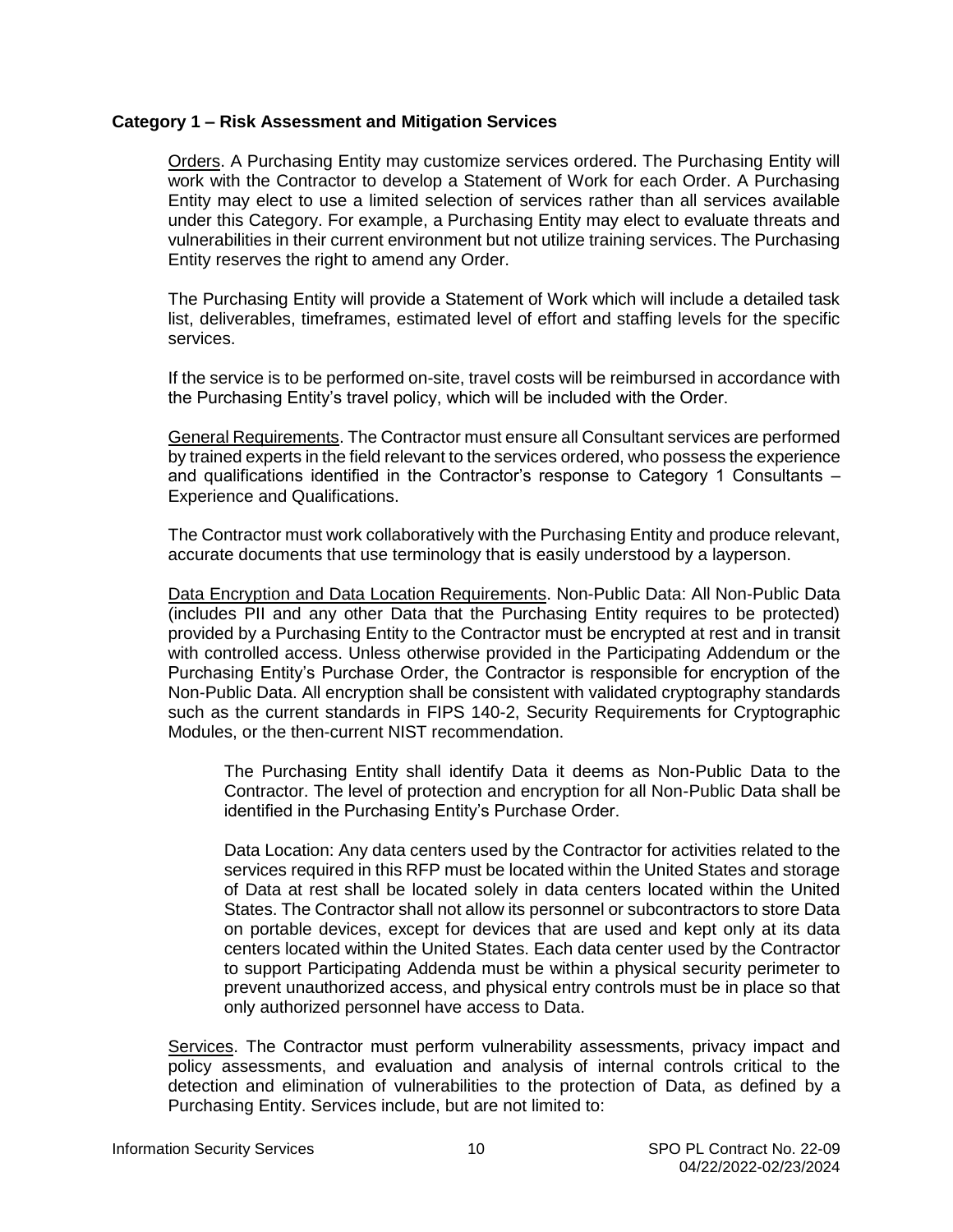- <span id="page-10-0"></span>1. Implementation of risk assessments and mitigation strategies in alignment with published, mainstream information security frameworks and standards.
- 2. Compliance assessment of the Purchasing Entity's disclosure responsibilities for Data. This includes compliance with applicable federal, state, and local regulations, and standards governing the protection of information.
- 3. Evaluation of threats and vulnerabilities to Data in the Purchasing Entity's current environment, including any proprietary systems.
- 4. Prioritization of threats and weaknesses identified by an assessment and cost evaluation.
- 5. Review of, and recommendations for the improvement and/or creation of information security policies.
- 6. The Contractor must design and develop business processes, procedures, and business applications in response to risk assessments.
- 7. The Contractor must provide a comprehensive final written report within one (1) week of conclusion of the engagement (or as otherwise determined by the Purchasing Entity) that at a minimum includes detailed risk statements, explanations, and recommendations for mitigating identified risks.
- 8. The Contractor must provide consultation services for development of terms for third-party contracts, including those with cloud-based providers.
- 9. The Contractor must provide education services for the Purchasing Entity's personnel on adequate information security practices.

Value-Add Services. Offerors who can supply value add services beyond what is required should describe those value-add services enter the cost(s) for such within their Cost Proposals.

#### **Category 2 – Incident Response Services**

Orders*.* A Purchasing Entity may customize services ordered. The Purchasing Entity will work with the Contractor to develop a Statement of Work for each Order. A Purchasing Entity may elect to use a limited selection of services rather than all services available under this Category. The Purchasing Entity reserves the right to amend any Order to add or remove services as the actual scope of the Event or Incident is determined.

The Statement of Work must include a detailed task list, deliverables, timeframes, estimated level of effort and staffing levels for the specific services.

If the service is to be performed on-site, travel costs will be reimbursed in accordance with the Purchasing Entity's travel policy, which will be included with the Order.

The Contractor must provide timely response to a Purchasing Entity's request for services. The Contractor must maintain an active, monitored email account for priority or urgent communications.

The Contractor must provide a general call center that may be reached via toll free number twenty-four hours per day, seven days per week (24x7), every day of the year.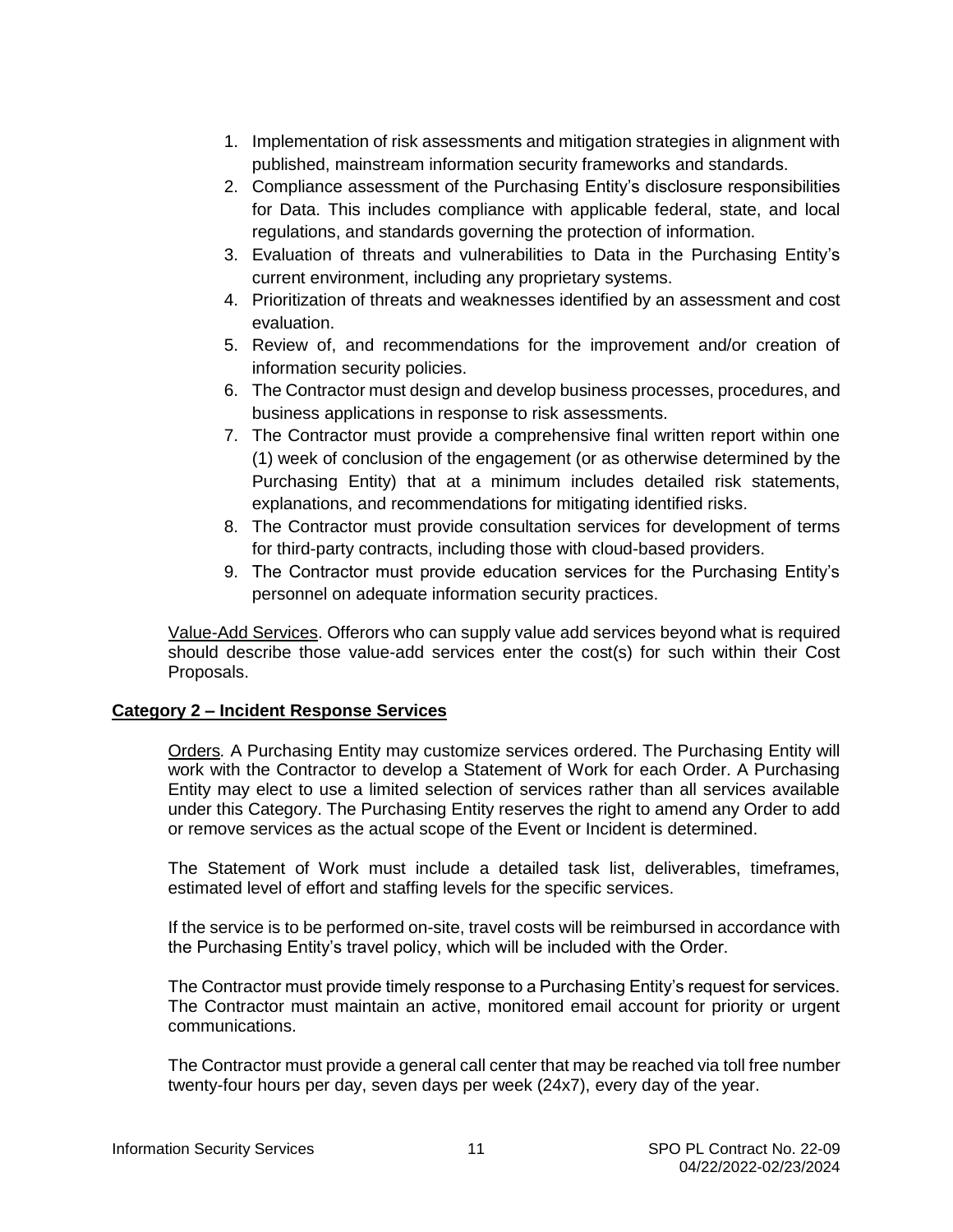<span id="page-11-0"></span>After initial request is transmitted by the Purchasing Entity to the Contractor's representative, an Incident Manager must respond by telephone or email within four (4) hours.

If the Incident requires an on-site Contractor presence, the Contractor must be on-site within one (1) business day of request, or as mutually agreed on the Order.

The Contractor must ensure all Consultant services are performed by trained experts in the field relevant to the services ordered, who possess the experience and qualifications identified in the Contractor's response to Category 2 Consultants – Experience and Qualifications.

Event and Incident Management. The Contractor must work with the Purchasing Entity to determine the actual scope of an Event and determine if the Event is an Incident. This may include, but is not limited to, gathering information from various sources such as log files, error messages, and other resources such as intrusion detection systems and firewalls that may produce evidence to determine if an Event is an Incident.

The Contractor must collect evidence, follow Chain of Custody protocol, and document all actions taken during the Event or Incident Response.

All Event and Incident documentation must be made available to the Purchasing Entity and law enforcement upon request.

The Contractor must identify when the Purchasing Entity should contact law enforcement and the Contractor must work with law enforcement under the direction of the Purchasing Entity.

Because of the sensitive and confidential nature of information and communication surrounding an Incident, the Contractor must ensure all communication is through secure channels and disclosure of Incident information is limited to identified Purchasing Entity personnel and limited to a need to know basis (as defined by the Purchasing Entity) for all others.

Containment Services. The Contractor shall provide containment services that include but are not limited to:

- 1. Short-term containment of an Event or Incident to limit the damage incurred while preventing the destruction of any evidence that may be needed for later prosecution.
- 2. System back-up utilizing forensic software that preserves evidence and captures affected system(s) as they were during the Incident.
- 3. Long-term containment of affected system(s) to allow systems to be used in production during eradication.

Eradication Services. The Contractor shall provide eradication services that include but are not limited to removal of malicious or illicit code and restoration of affected system(s).

Recovery Services. The Contractor shall provide recovery services that include but are not limited to reinstatement of affected system(s) into the production environment. May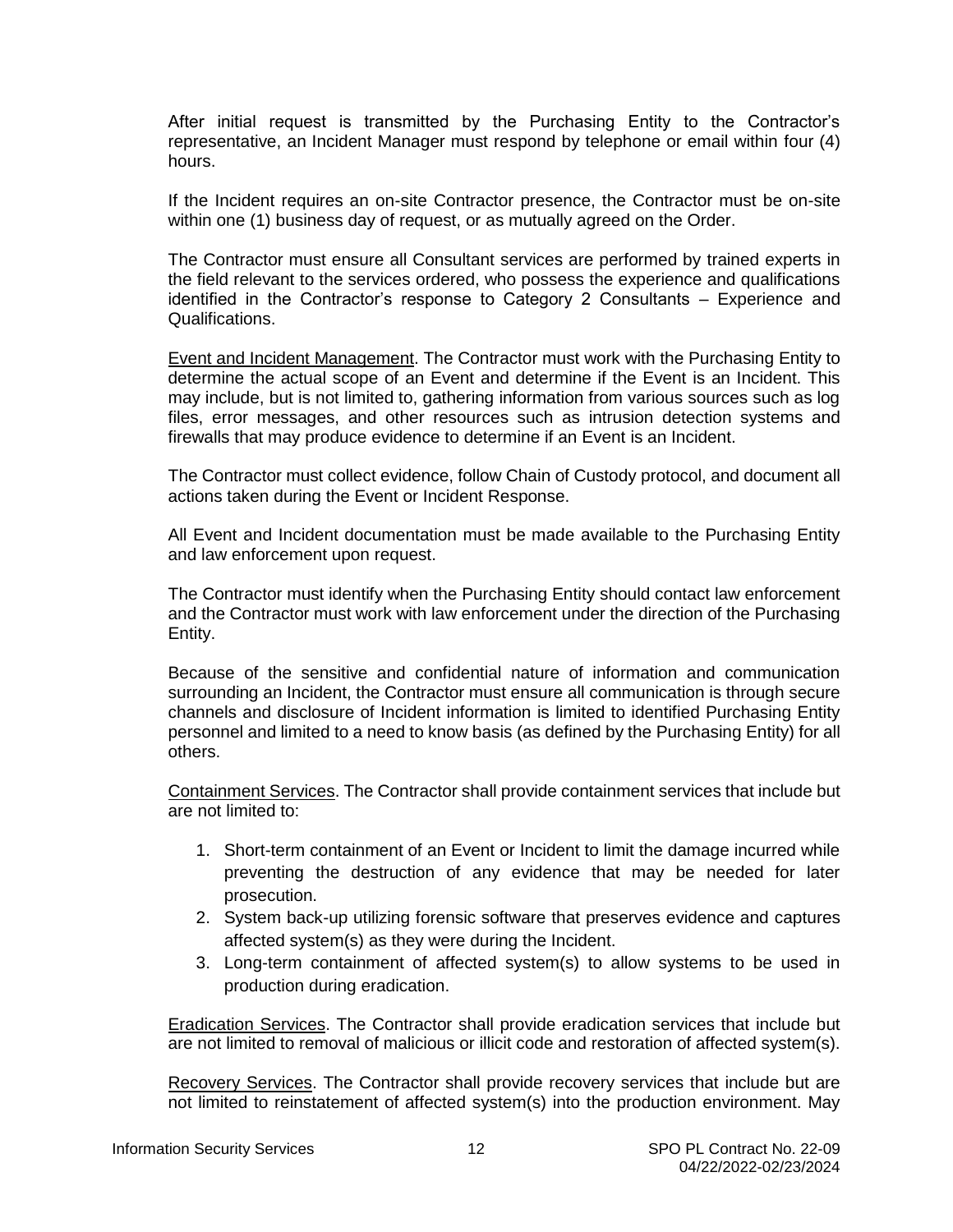<span id="page-12-0"></span>include, but is not limited to testing, monitoring, and validation that ensure reinstated system(s) do not re-infect the environment and are not otherwise compromised.

Forensic Analysis. The Contractor shall conduct forensic analysis that includes but is not limited to in-depth analysis or investigation and report that objectively identifies and documents the culprits, reasons, course, and consequences of a security incident, utilizing a legally admissible methodology. Services include, but are not limited to the following:

- 1. Protect the system during forensic examination from any possible alteration, damage, corruption of Data, or virus introduction.
- 2. Discover and recover all files on the system, including but not limited to existing normal, deleted, hidden, password-protected, and encrypted files; reveal the contents of hidden, temporary, and swap files; access the contents of protected or encrypted files, if possible and legally appropriate; and analyze all possibly relevant Data, including Data found in unallocated space on a disk and slack space in a file.
- 3. Create report that includes overall analysis of the subject system, all possibly relevant files, and discovered file Data. Report may include, but is not limited to system layout, file structures, any Data and authorship information discovered, any attempts to hide, delete, protect, and encrypt information, and any other discovered information or Data that appears to be relevant to the examination. The report must be provided within the timeframe specified by the Purchasing Entity.
- 4. Provide expert consultation and/or testimony, when required by the Purchasing Entity.

Reporting. The Contractor must provide comprehensive reviews and analyses of a Purchasing Entity's Event or Incident. Reports may include, but are not limited to:

- 1. Review and report that includes identification of potentially compromised information, trends, and unusual patterns.
- 2. Investigation and report of the circumstances surrounding the Event or Incident, including determination of whether or not the Event or Incident appears to be incidental, accidental, or targeted.
- 3. Analysis of the compromised Data to determine if there is evidence of Data mismanagement or compromise.
- 4. Report that includes aggregate and complete information to date, allowing the Purchasing Entity to quickly address inquiries from Federal, state, and local stakeholders and the media.
- 5. Post-incident analysis that identifies necessary improvements to existing security controls and practices and includes recommendations for correcting systemic weaknesses and deficiencies in policies and procedures.

During the engagement, reports must be incrementally delivered on a schedule defined by the Purchasing Entity. This includes, but is not limited to: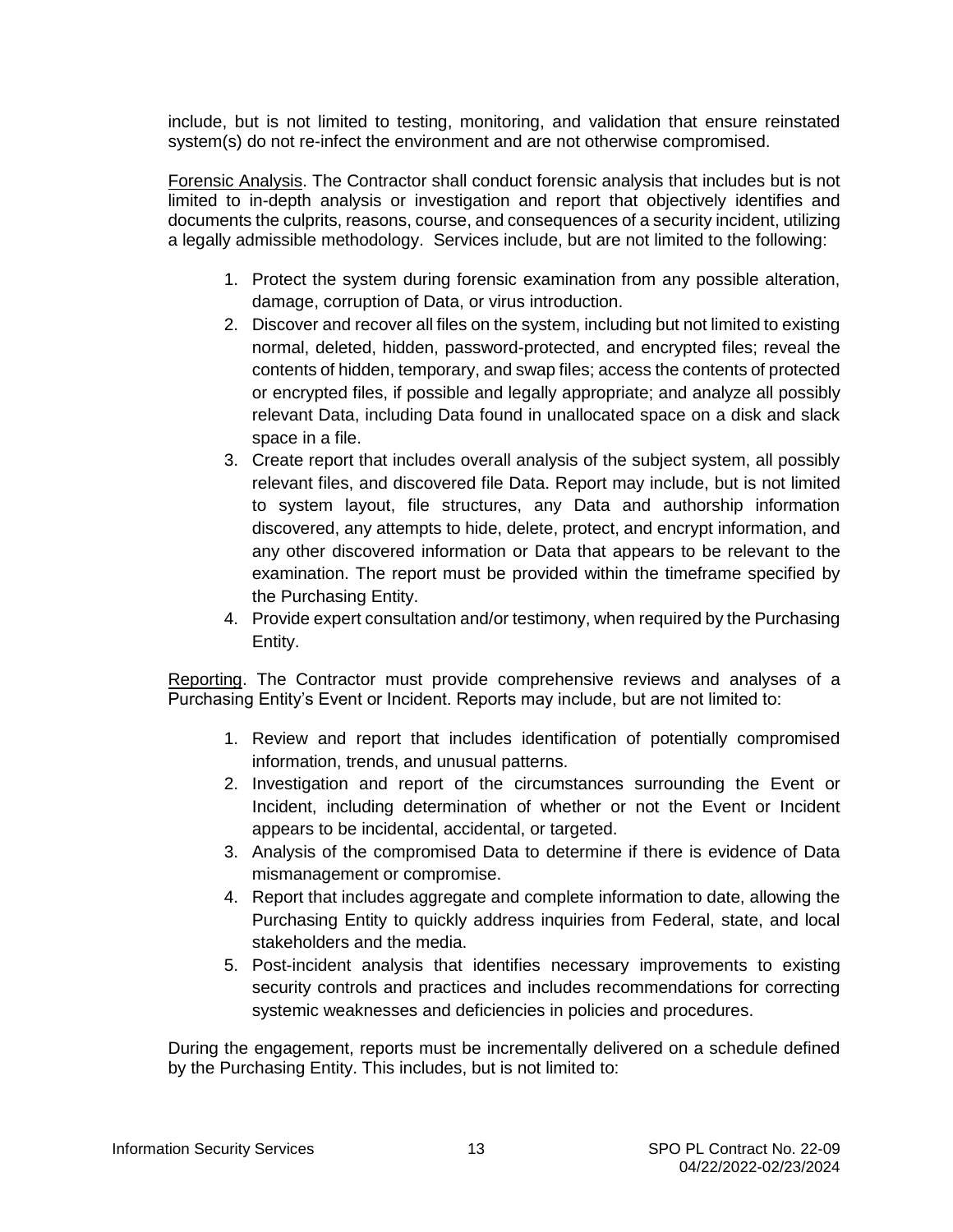- <span id="page-13-0"></span>1. Written status reports of activities completed, findings, and planned activities no less frequently than weekly or as otherwise determined by the Purchasing Entity.
- 2. Comprehensive final written report within one (1) week of conclusion of the engagement, or as otherwise determined by the Purchasing Entity.
- 3. Written inventory of all copies made of files or configurations from workstations, servers, or network devices.
- 4. Executive briefings and written summaries, as appropriate to the Incident or Event.

Call Center. The Contractor must provide a call center that may be reached via toll free number 24x7, every day of the year.

The Contractor must clearly identify to callers the method to access services for each distinct Triggering Event.

Staff at the call center must answer questions regarding services, eligibility, and enrollment in a courteous and professional manner, using the FAQ script, if one is provided by the Purchasing Entity. Additionally, all calls to the call center must be answered by a call center staff member within one (1) minute of the call being placed.

Value-Add Services**.** Offerors who can supply value add services beyond what is required should describe those value-add services enter the cost(s) for such within their Cost Proposals.

#### **Category 3 – Breach Coach Services**

Orders. A Purchasing Entity may customize services ordered. The Purchasing Entity will work with the Contractor to develop a Statement of Work for each Order. A Purchasing Entity may elect to use a limited selection of services rather than all services available under this Category. The Purchasing Entity reserves the right to amend any Order to add or remove services as the actual scope is determined.

The Statement of Work must include a detailed task list, deliverables, timeframes, estimated level of effort and staffing levels for the specific services.

If the service is to be performed on-site, travel costs will be reimbursed in accordance with the Purchasing Entity's travel policy, which will be included with the Order.

The Contractor must provide timely response to a Purchasing Entity's request for services. The Contractor must maintain an active, monitored email account for priority or urgent communications.

After initial request is transmitted by the Purchasing Entity to the Contractor, the Contractor must respond by telephone or email within two (2) business days.

The Contractor must provide the required services within one (1) business day of request, or as mutually agreed on the Order.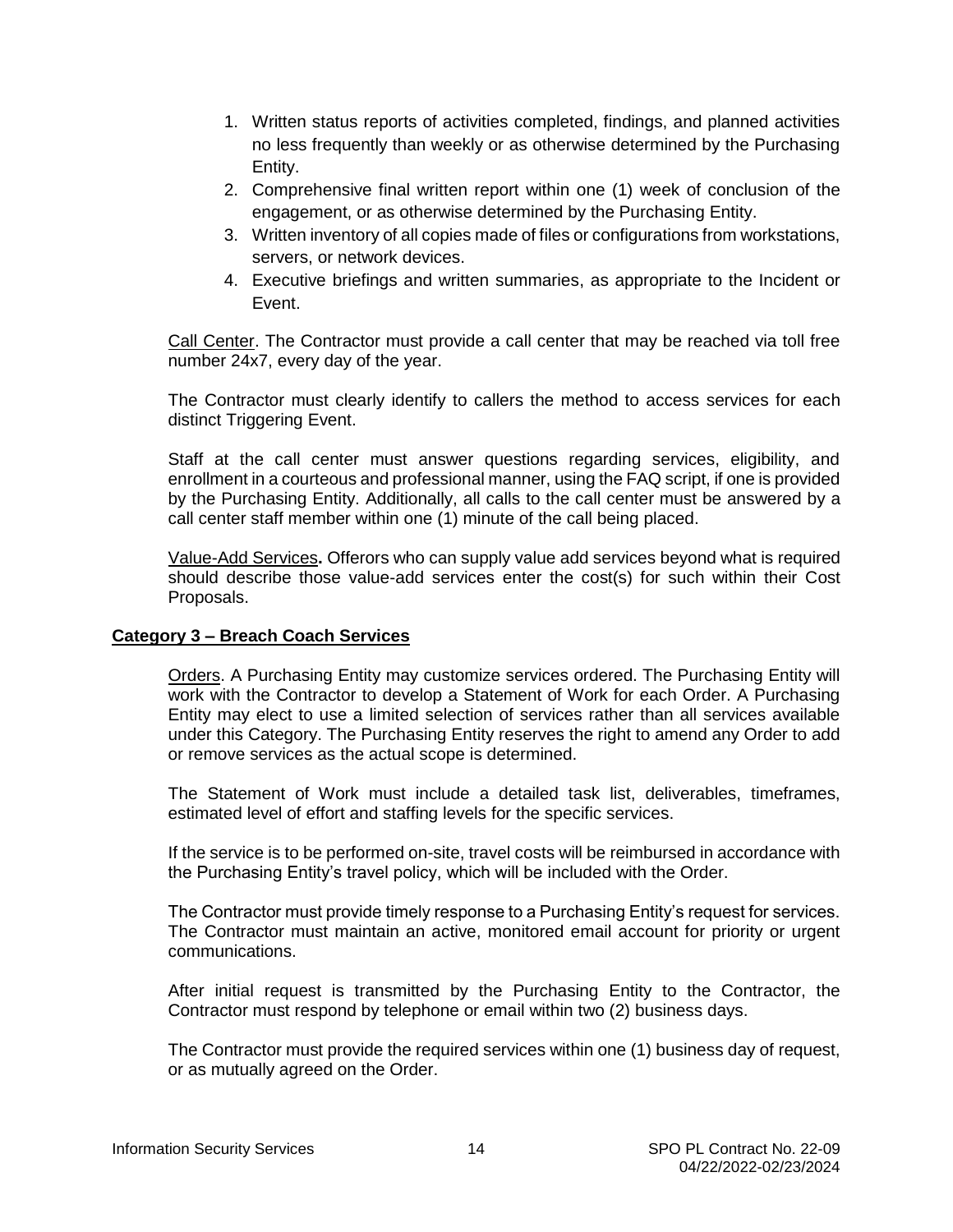<span id="page-14-0"></span>The Contractor must ensure all Breach Response Specialists that provide services are trained experts in the field relevant to the services ordered, who possess the experience and qualifications identified in the Contractor's response to Category 3 Breach Response Specialist – Experience and Qualifications.

The Contractor must possess well-rounded knowledge of the Breach life cycle from start to finish including, but not limited to the investigation process, regulatory requirements, and consumer and business notification rules and expectations.

The Contractor must provide guidance, advice and consultation to coordinate and support the Purchasing Entity's Breach response, including the investigation and mitigation of a Breach impacting individuals or organizations that may be located within the state, region, or dispersed nationwide. Services may include, but are not limited to:

- 1. Work collaboratively with the Purchasing Entity's incident response team and Incident response Contractor, if applicable. The Contractor must also cooperatively and collaboratively engage with internal stakeholders such as, but not limited to, the Purchasing Entity's legal counsel, state's attorneys general, federal regulators, internal IT and Human Resources staff, Risk Management, and public relations/media representative(s) as appropriate to the Breach.
- 2. Facilitate Crisis Management that arises from the Breach by engaging and collaborating with external partners such as Public Relations firms, IT consultants, Forensic Accountants, and Credit Monitoring and Notification services providers, and law enforcement.
- 3. Determine whether the Data compromised by a Breach requires notification, as defined by state and Federal security breach laws.
- 4. Advise on communication strategy and notification requirements, including, but not limited to preparing and supporting communications regarding the Breach to regulators, affected individuals, the media, and others identified by the Purchasing Entity.
- 5. Provide counsel on ethical implications, reputation management, and the subsequent risks following any Data Breach.
- 6. Advise on legal consequences and rules applicable to the Purchasing Entity's compliance with relevant data protection laws.
- 7. Assist the Purchasing Entity during regulatory investigation, litigation or both.

Value-Add Services. Offerors who can supply value add services beyond what is required should describe those value-add services enter the cost(s) for such within their Cost Proposals.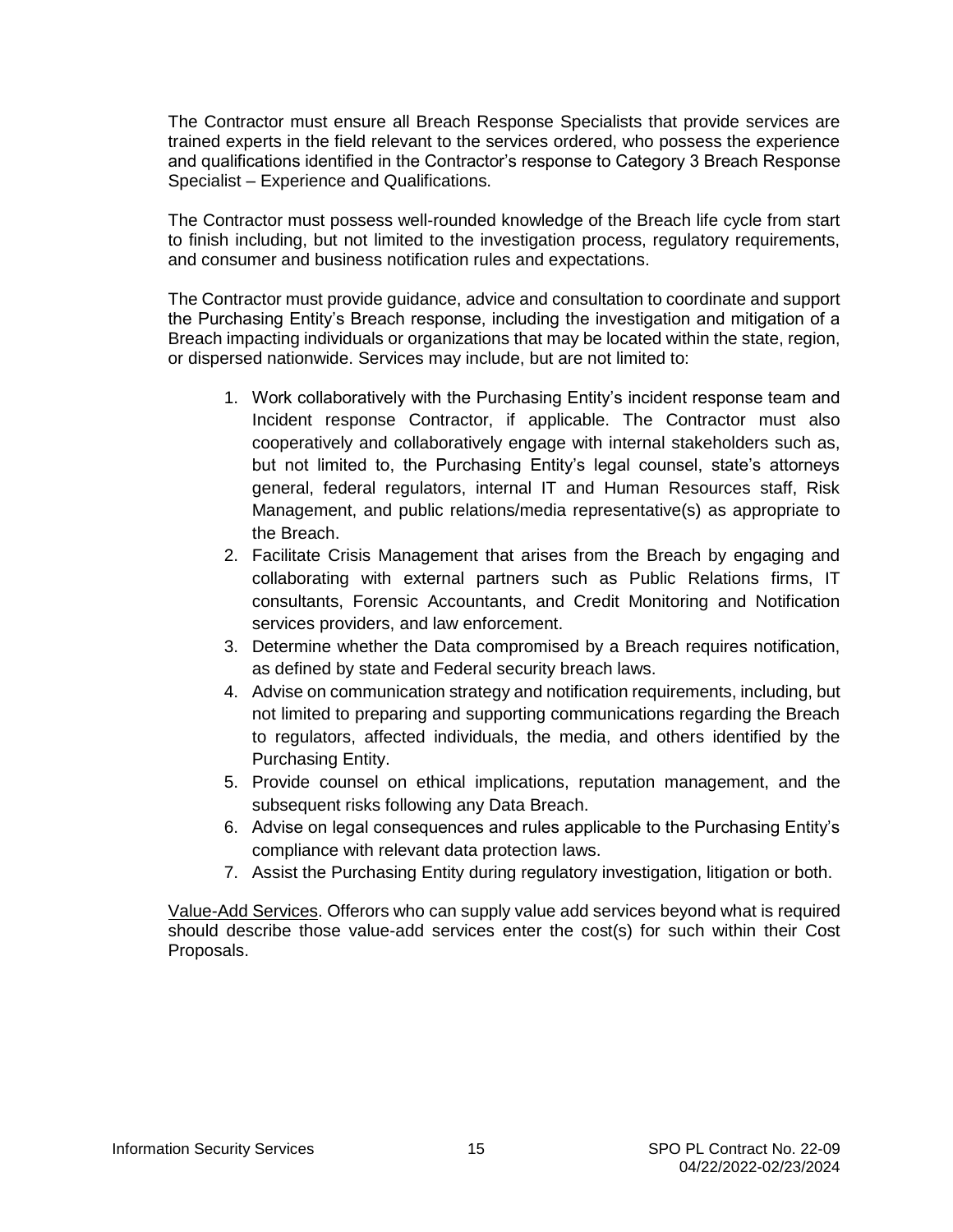#### **AGENCY INSTRUCTIONS**

| Contractor                                     | Category 1 – Risk<br>Assessment and<br><b>Mitigation Services</b> | Category 2 - Incident<br><b>Response Services</b> | Category 3 - Breach<br><b>Coach Services</b> |
|------------------------------------------------|-------------------------------------------------------------------|---------------------------------------------------|----------------------------------------------|
| 22 <sup>nd</sup> Century<br>Technologies Inc   | Yes                                                               | Yes                                               | No                                           |
| End to End<br><b>Computing LLC</b>             | No                                                                | Yes                                               | No                                           |
| <b>MGT</b> of America<br><b>Consulting LLC</b> | No                                                                | No                                                | Yes                                          |

Agency shall follow its jurisdiction CIO instructions. If agency's jurisdiction is not included below, agency shall have its CIO contact Matthew Chow at [matthew.m.chow@hawaii.gov.](mailto:matthew.m.chow@hawaii.gov)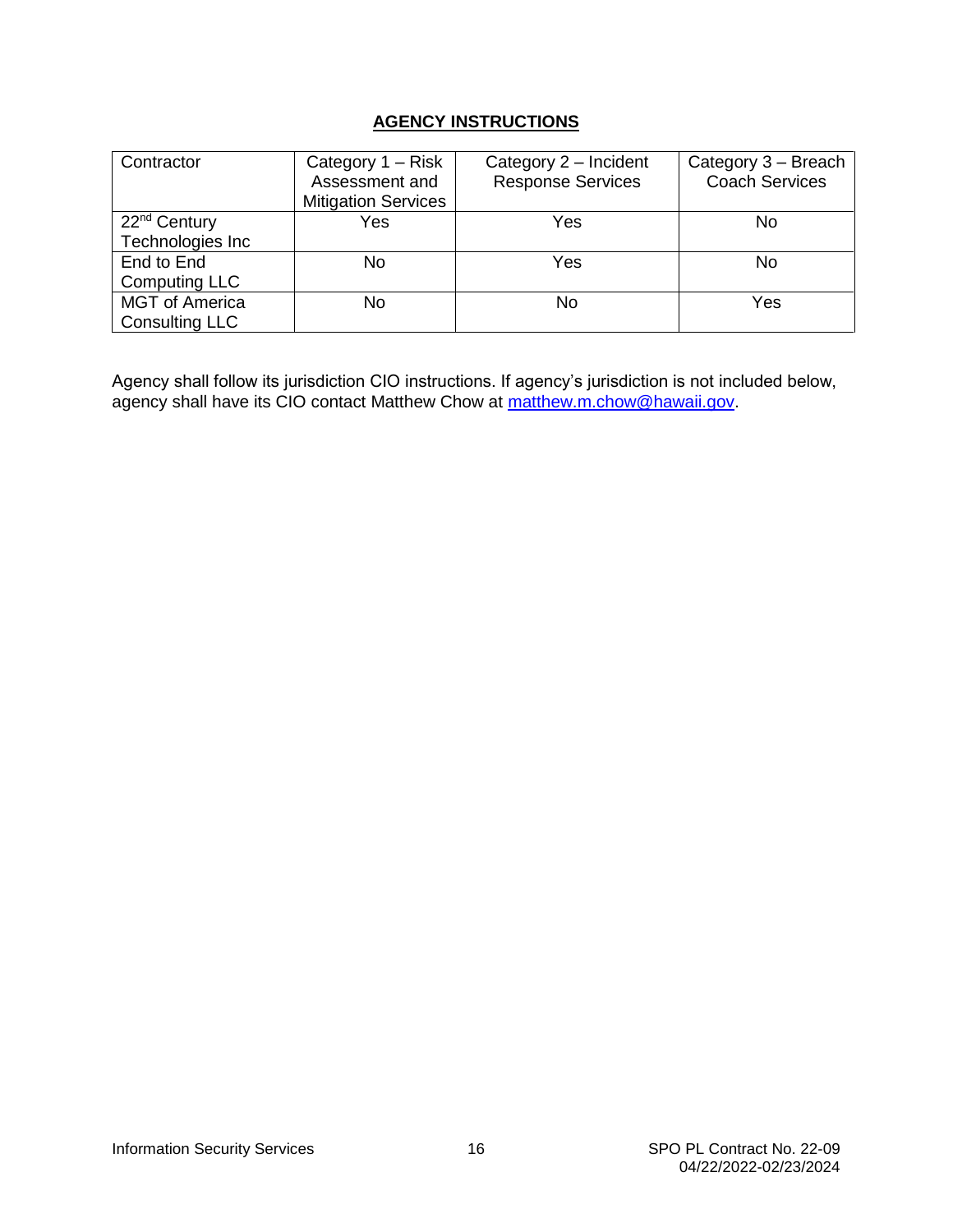#### INSTRUCTIONS FOR EXECUTIVE DEPARTMENTS/AGENCIES

(Excludes UH, DOE, OHA and HHSC)

- 1. Purchasing Entity is required to contact their IT Coordinator for instructions and assistance with procuring Information Security Services from one of the authorized contractors listed in Price List Contract No. 22-09. Prior approval for all procurements using this Price List is required by the Purchasing Entity's IT Coordinator.
- 2. Prior approval for IT related service estimated at \$100K or more is required to be submitted to ETS IT Governance by the IT Coordinator, via the ETS IT Spend Request process.
- 3. Purchasing Entity shall issue a Statement of Work (SOW) to the authorized vendor(s). The Purchasing Entity shall obtain one (1) price guote from one of the authorized vendors for procurements up to \$50,000. For procurements more than \$50,000, two (2) or more price quotes shall be solicited from two (2) different authorized vendors and provided the SOW.
	- For Categories 1-3: At minimum, a SOW shall include a detailed task list, deliverables, timeframes, estimated level of effort and staffing levels for the specific services. If the services it to be performed on-site, travel costs will be reimbursed in accordance with the agency's travel policy which will be included with the order.
	- . For Category 1: The Purchasing Entity shall identify Data it deems as Non-Public Data to the Contractor. The level of protection and encryption for all Non-Public Data shall be identified in the Purchasing Entity's Purchase Order.
	- For Category 4: Each Purchasing Entity has sole discretion to determine if and when it will activate services and to define the eligibility requirements for Eligible Persons to register for the services. Activation of services shall commence upon written notification to the Contractor by a Purchasing Entity. The Purchasing Entity will provide the Contractor with a list of apparent Eligible Persons.
- 4. When utilizing this price list contract, awards for Value-Add Services (e.g., consulting services pre- and post-implementation) shall not exceed \$100,000.00 per year and the contract term shall not exceed three (3) years, unless requesting agencies receive written approval by the CIO.
- 5. The Purchasing Entity shall award based on lowest price. If the lowest price does not meet the agency's specification and operational requirements, the award may be made to the authorized vendor whose offer represents the best value to the agency with a completed form SPO-010. The completed form SPO-010 is kept in the procurement file.
- 6. All orders at a minimum shall include: (a) the services being delivered, (b) the place services are rendered (if applicable), (c) a billing address, (d) the name, phone number, and address of the purchasing entity representative, (e) the price per hour or other pricing elements consistent with the Master Agreement and the Contractor's proposal, (f) a ceiling amount of the order for services being ordered, and (g) The SPO Price List 22-09 and Master Agreement Number
- 7. Purchasing Entity should coordinate the execution of the Purchase Order (along with supporting SOW) in the following order:
	- Contractor signs the Purchase Order;
	- CIO or CIO's designee signs the Purchase Order: and
	- Purchasing Entity's procurement officer with authority to execute contracts signs the Purchase Order.
- 8. Purchasing Entity retains original purchase order and supporting documents.
- 9. For questions, contact Vincent Hoang at (808) 587-1212 or at vincent.hoang@hawaii.gov

CIO or Designee Signature / Date

**Douglas Murdock Chief Information Officer** Print Name / Job Title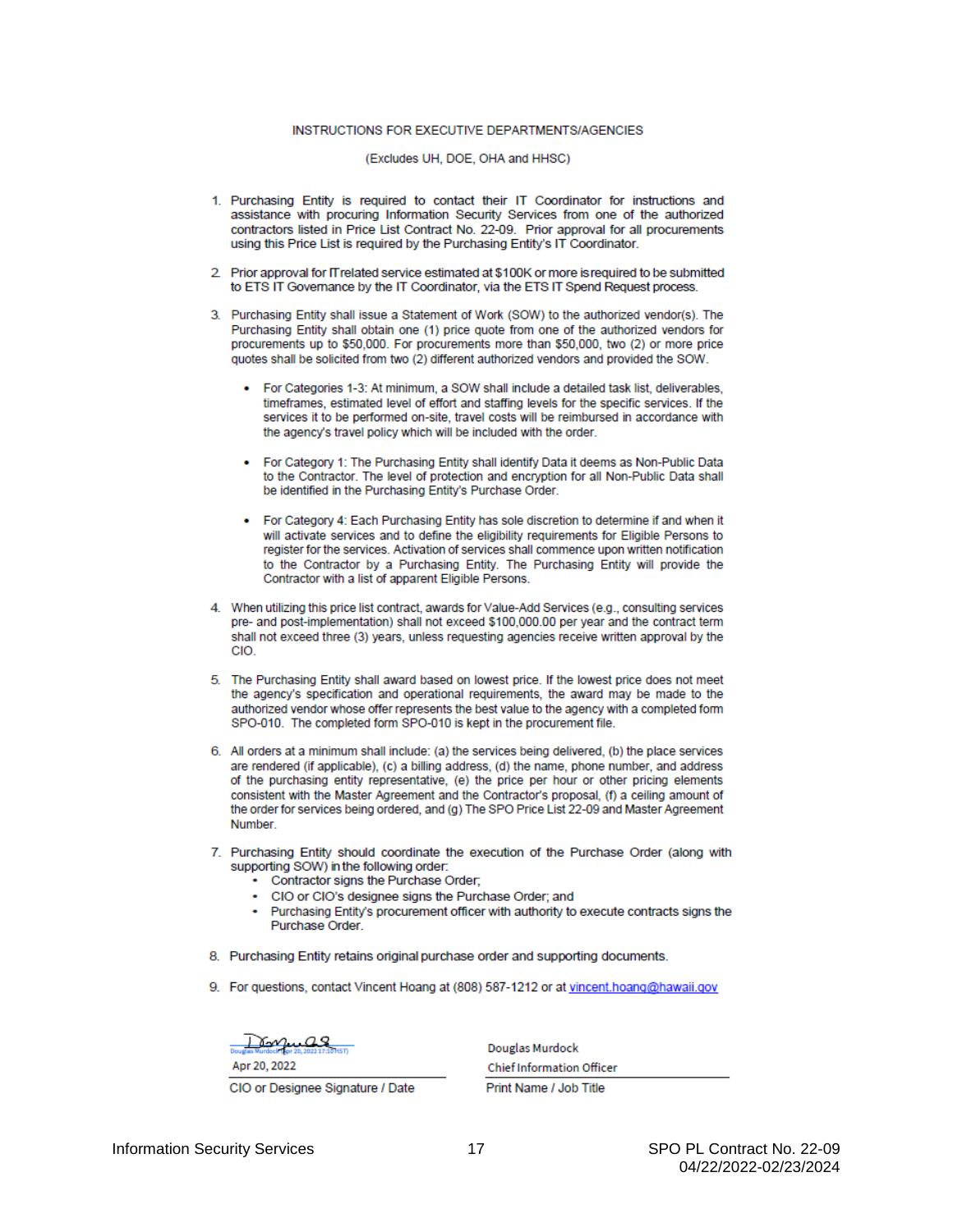#### **INSTRUCTIONS FOR HONOLULU BOARD OF WATER SUPPLY**

- 1. Purchasing Division is required to contact their IT Coordinator for instructions and assistance with procuring Information Security Services from one of the authorized contractors listed in Price List Contract No. 22-09. Prior approval for all procurements using this Price List is required by the Purchasing Division's IT Coordinator.
- 2. Purchasing Division shall issue a Statement of Work (SOW) to the authorized vendor(s). The Purchasing Division shall obtain one (1) price quote from one of the authorized vendors for procurements up to \$50,000. For procurements more than \$50,000, two (2) or more price quotes shall be solicited from two (2) different authorized vendors and provided the SOW.
	- For Categories 1-3: At minimum, a SOW shall include a detailed task list, deliverables, timeframes, estimated level of effort and staffing levels for the specific services. If the services it to be performed on-site, travel costs will be reimbursed in accordance with the agency's travel policy which will be included with the order.
	- For Category 1: The Purchasing Division shall identify Data it deems as Non-Public Data to the Contractor. The level of protection and encryption for all Non-Public Data shall be identified in the Purchasing Division's Purchase Order.
	- For Category 4: Each Purchasing Division has sole discretion to determine if and when it will activate services and to define the eligibility requirements for Eligible Persons to register for the services. Activation of services shall commence upon written notification to the Contractor by a Purchasing Division. The Purchasing Division will provide the Contractor with a list of apparent Eligible Persons.
- 3. When utilizing this price list contract, awards for Value-Add Services (e.g., consulting services pre- and post-implementation) shall not exceed \$100,000.00 per year and the contract term shall not exceed three (3) years, unless requesting agencies receive written approval by the CIO.
- 4. The Purchasing Division shall award based on lowest price. If the lowest price does not meet the agency's specification and operational requirements, the award may be made to the authorized vendor whose offer represents the best value to the agency with a completed Board of Water Supply Bid Tabulation form. The completed Quote Tabulation form is kept in the procurement file.
- 5. All orders at a minimum shall include: (a) the services being delivered, (b) the place services are rendered (if applicable), (c) a billing address, (d) the name, phone number, and address of the purchasing division representative, (e) the price per hour or other pricing elements consistent with the Master Agreement and the Contractor's proposal, (f) a ceiling amount of the order for services being ordered, and (g) The SPO Price List 22-09 and Master Agreement Number.
- 6. Purchasing Division should coordinate the execution of the Purchase Order (along with supporting SOW) in the following order:
	- Contractor signs the Purchase Order;
	- CIO or CIO's designee signs the Purchase Order; and
	- Purchasing Division's procurement officer with authority to execute contracts signs the Purchase Order.
- 7. Purchasing Division retains original purchase order and supporting documents.
- 8. For questions, contact BWS Procurement Office at (808) 748-5071 or at fn\_procurement@hbws.org.

 $\frac{1}{2}$   $\frac{1}{2}$   $\frac{1}{2}$   $\frac{1}{2}$   $\frac{1}{2}$   $\frac{1}{2}$   $\frac{1}{2}$   $\frac{1}{2}$   $\frac{1}{2}$   $\frac{1}{2}$   $\frac{1}{2}$   $\frac{1}{2}$   $\frac{1}{2}$   $\frac{1}{2}$   $\frac{1}{2}$   $\frac{1}{2}$   $\frac{1}{2}$   $\frac{1}{2}$   $\frac{1}{2}$   $\frac{1}{2}$   $\frac{1}{2}$   $\frac{1}{2}$ 

CIO or Designee Signature / Date

Henderson Nuuhiwa, Program Administrator Print Name / Job Title

**Information Security Services**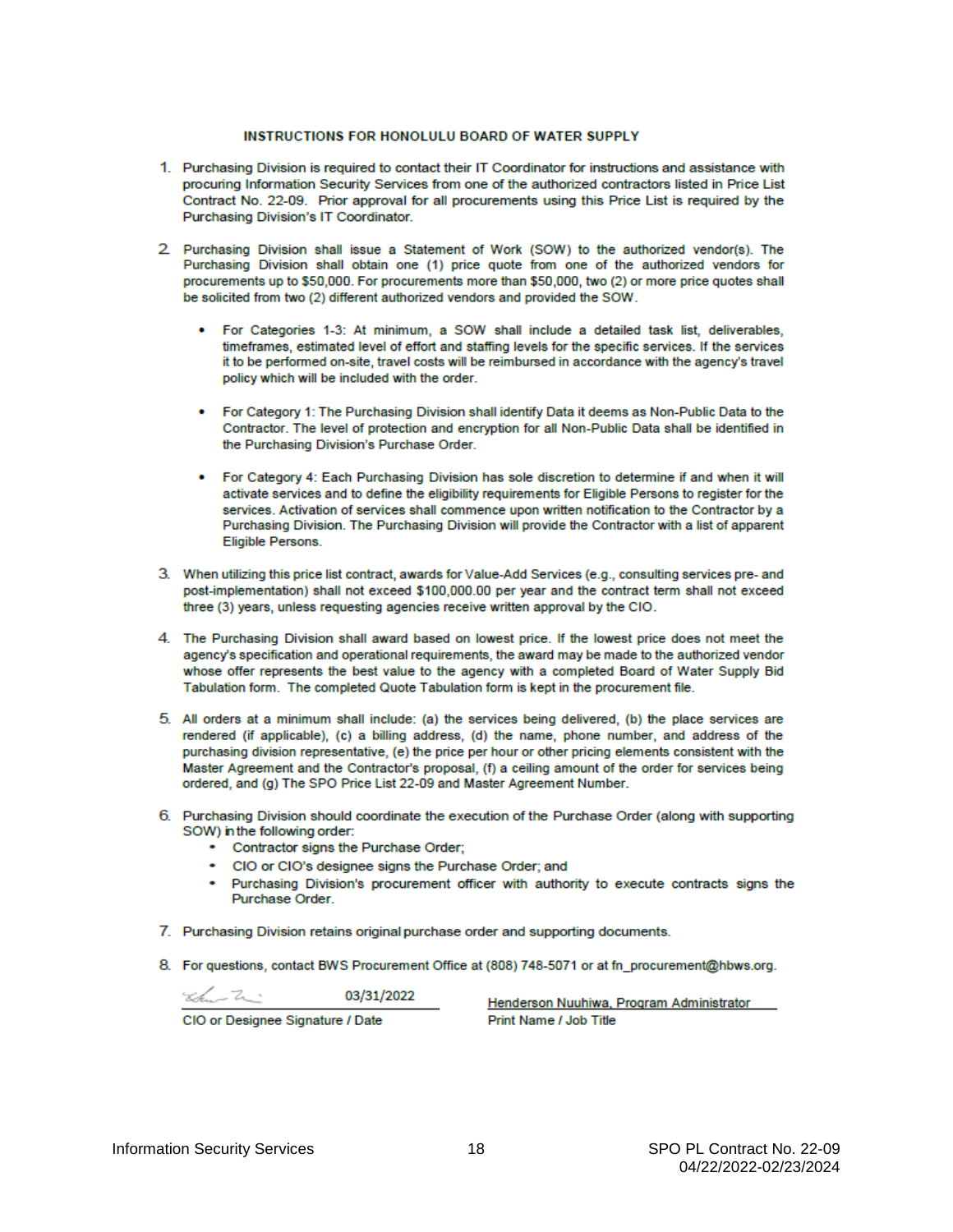#### **INSTRUCTIONS FOR DEPARTMENT OF EDUCATION**

- 1. Purchasing Entity is required to contact their Office of Information Technology Services for instructions and assistance with procuring Information Security Services from one of the authorized contractors listed in Price List Contract No. 22-09. Prior approval for all Department of Education procurements using this Price List is required by the Office of Information Technology Services.
- 2. Prior approval for IT related service estimated at \$100K or more is required to be submitted to Office of Information Technology Services Assistant Superintendent/CIO for approval.
- 3. Purchasing Entity shall issue a Statement of Work (SOW) to the authorized vendor(s). The Purchasing Entity shall obtain one (1) price quote from one of the authorized vendors for procurements up to \$50,000. For procurements more than \$50,000, two (2) or more price quotes shall be solicited from two (2) different authorized vendors and provided the SOW.
	- . For Categories 1-3: At minimum, a SOW shall include a detailed task list, deliverables, timeframes, estimated level of effort and staffing levels for the specific services. If the services it to be performed on-site, travel costs will be reimbursed in accordance with the agency's travel policy which will be included with the order.
	- . For Category 1: The Purchasing Entity shall identify Data it deems as Non-Public Data to the Contractor. The level of protection and encryption for all Non-Public Data shall be identified in the Purchasing Entity's Purchase Order.
	- For Category 4: Each Purchasing Entity has sole discretion to determine if and when it will activate services and to define the eligibility requirements for Eligible Persons to register for the services. Activation of services shall commence upon written notification to the Contractor by a Purchasing Entity. The Purchasing Entity will provide the Contractor with a list of apparent Eligible Persons.
- 4. When utilizing this price list contract, awards for Value-Add Services (e.g., consulting services pre- and post-implementation) shall not exceed \$100,000,00 per year and the contract term shall not exceed three (3) years, unless requesting agencies receive written approval by the CIO.
- 5. The Purchasing Entity shall award based on lowest price. If the lowest price does not meet the agency's specification and operational requirements, the award may be made to the authorized vendor whose offer represents the best value to the agency with a completed form SPO-010. The completed form SPO-010 is kept in the procurement file.
- 6. All orders at a minimum shall include: (a) the services being delivered. (b) the place services are rendered (if applicable), (c) a billing address, (d) the name, phone number, and address of the purchasing entity representative, (e) the price per hour or other pricing elements consistent with the Master Agreement and the Contractor's proposal, (f) a ceiling amount of the order for services being ordered, and (g) The SPO Price List 22-09 and Master Agreement Number.
- 7. Purchasing Entity should coordinate the execution of the Purchase Order (along with supporting SOW) in the following order:
	- . Contractor signs the Purchase Order;
	- CIO or CIO's designee signs the Purchase Order; and
	- . Purchasing Entity's procurement officer with authority to execute contracts signs the

**Purchase Order** 

- 8. Purchasing Entity retains original purchase order and supporting documents.
- 9. For questions, contact the Procurement Staff at (808) 675-0130 or at g-ofs-doe-procurement@k12.hi.us Cheister a your Apr 5, 2022 Christine Shaw Interim Assistant Superintendent & CIO

CIO or Designee Signature / Date

Print Name / Job Title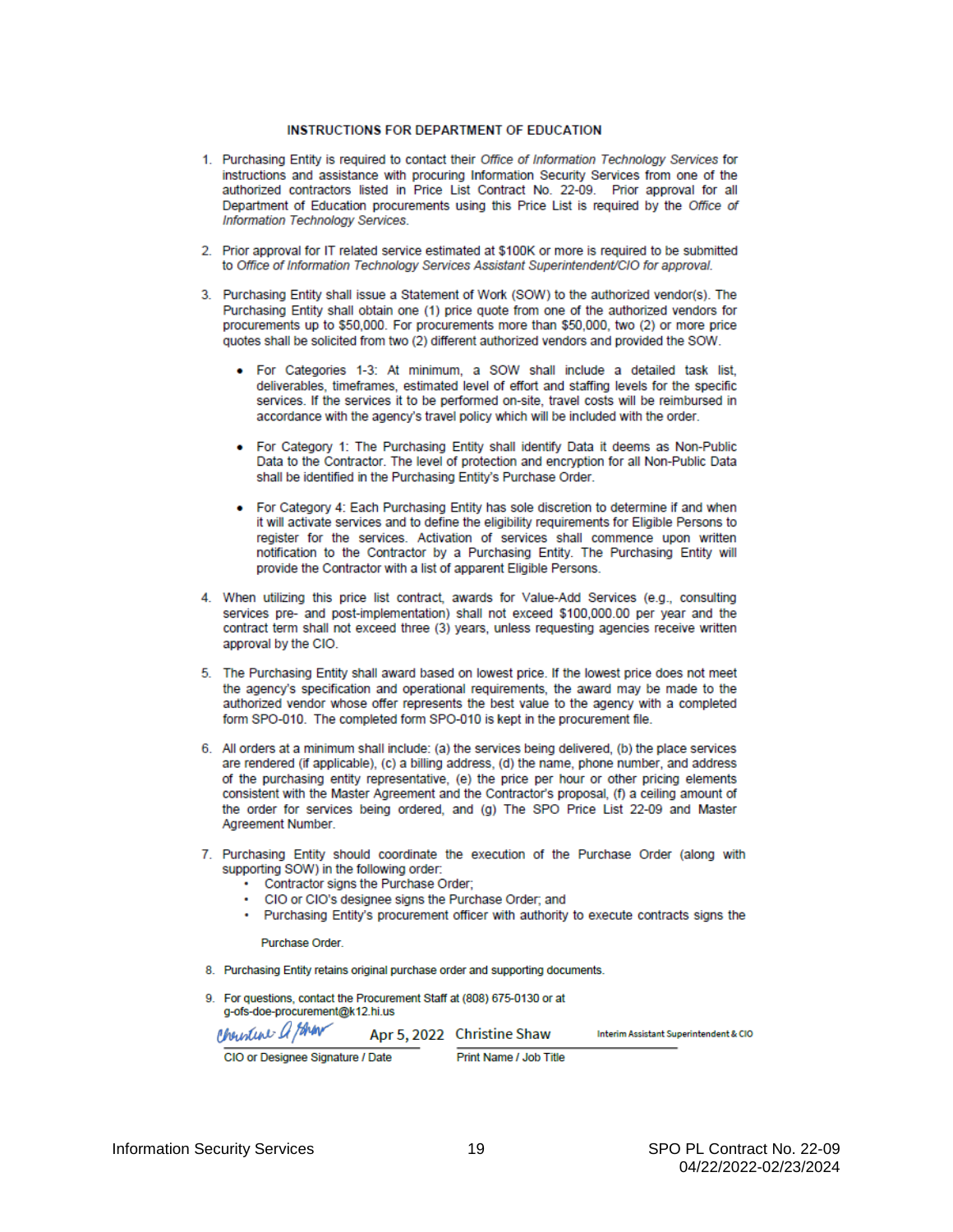### **CONTRACTORS**

## **CONTACT**

# **INFORMATION**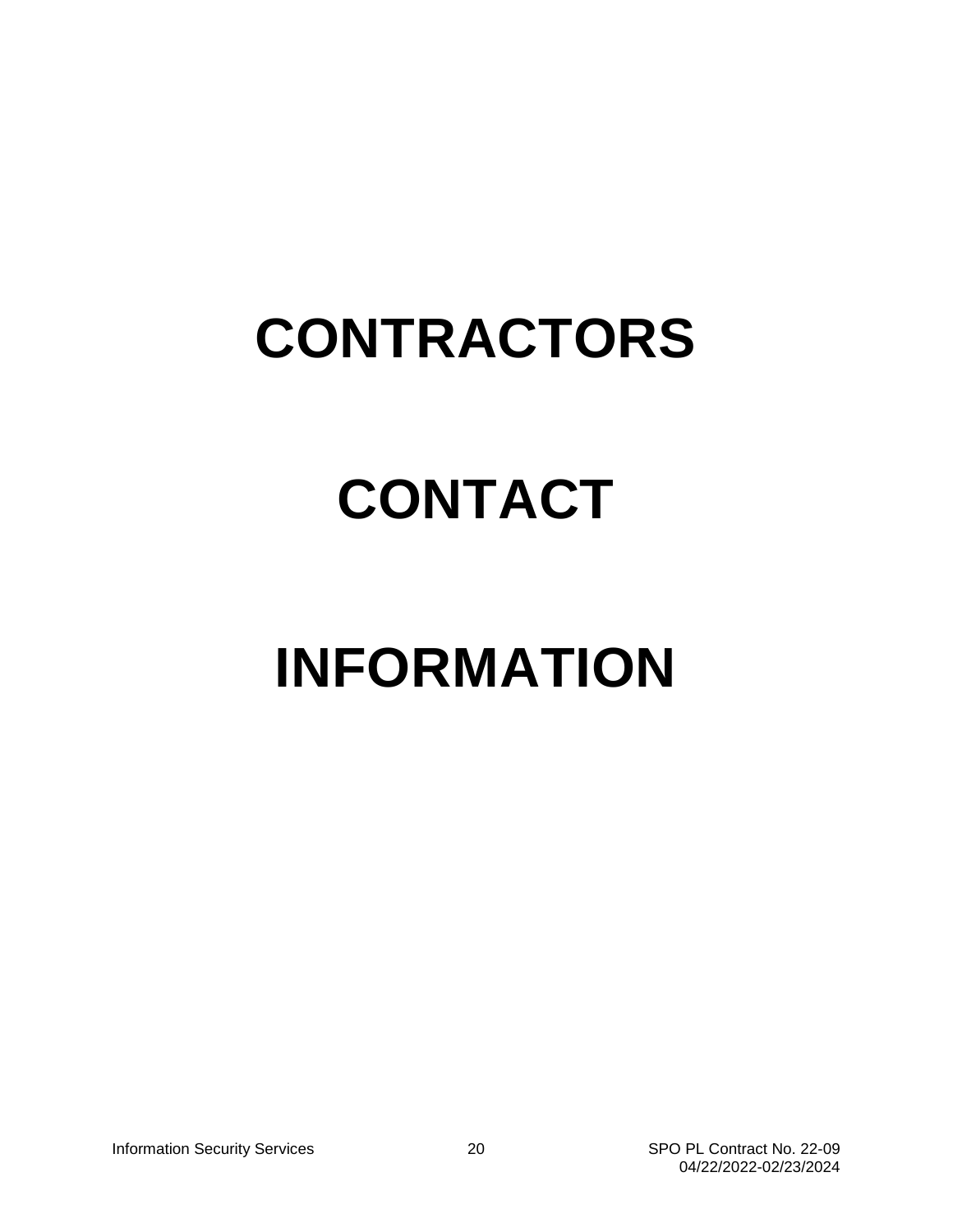

### <span id="page-20-0"></span>**22ND CENTURY TECHNOLOGIES INC MASTER AGREEMENT NO. MA20220112-01**

Sales Questions:

Shikha Sharma (804) 372-0704 x359 [cyber@tscti.com](mailto:cyber@tscti.com)

Payment is made to 22<sup>nd</sup> Century Technologies Inc. Remit to:

22<sup>nd</sup> Century Technologies Inc 8251 Greensboro Dr Ste 900 Mclean, VA 22102-3827 Vendor Code: 348742-01

To view pricing, go to:

[https://www.naspovaluepoint.org/portfolio/information-security-services/22nd-century](https://www.naspovaluepoint.org/portfolio/information-security-services/22nd-century-technologies/)[technologies/](https://www.naspovaluepoint.org/portfolio/information-security-services/22nd-century-technologies/)

#### **Subcontractor(s):**

**Opus Interactive Inc** Eric Hulbert (503) 972-3961 [hulberte@opusinteractive.com](mailto:hulberte@opusinteractive.com)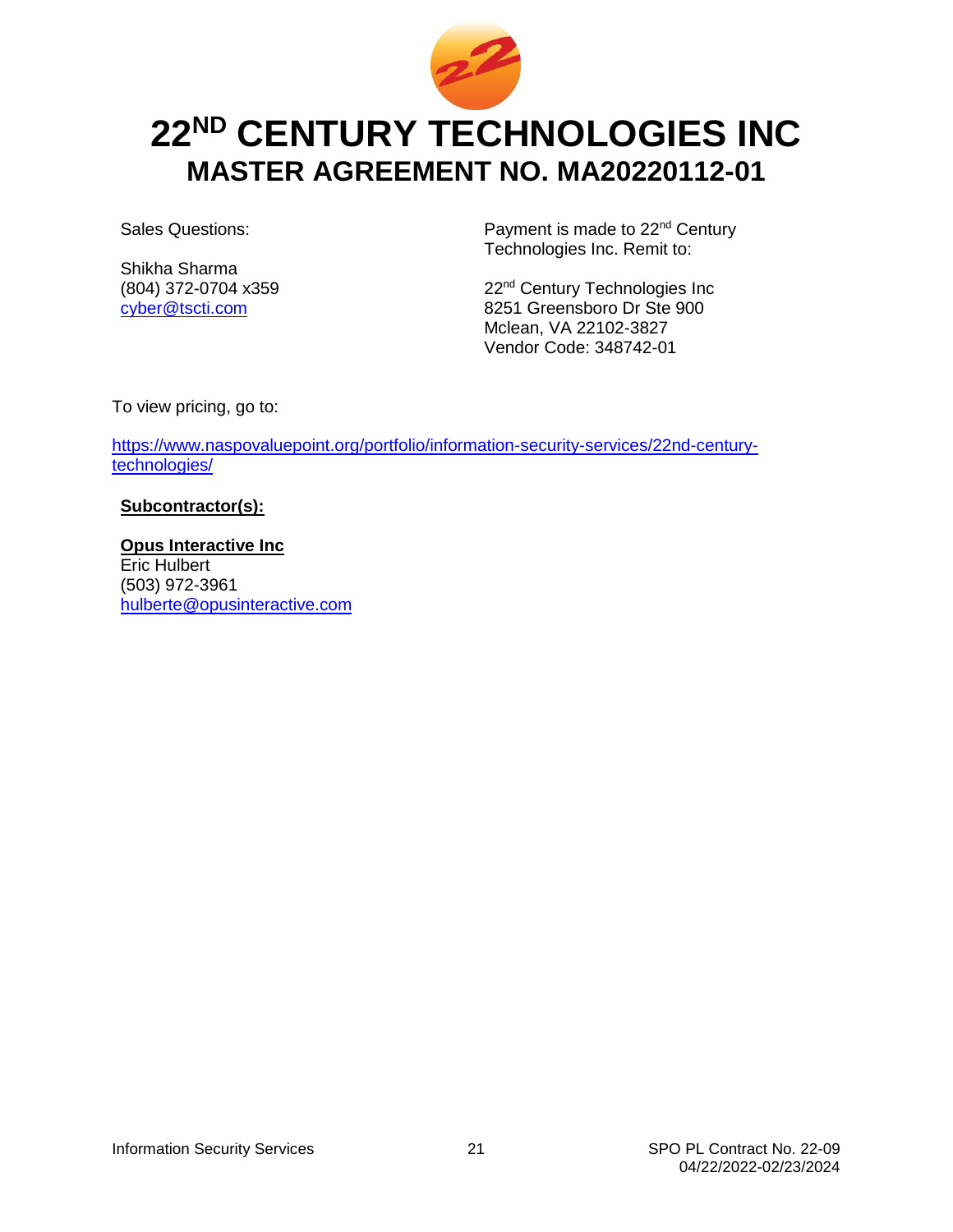# <span id="page-21-0"></span>**END TO END**<br>END TO END COMPUTING LLC **MASTER AGREEMENT NO. MA20220112-04**

Sales Questions:

Carlton Harris (571) 297-2304 [charris@eecomputing.com](mailto:charris@eecomputing.com)

Payment is made to End to End Computing LLC. Remit to:

End to End Computing LLC 1800 Diagonal Rd., Ste 600 Alexandria, VA 22314 Vendor Code: 360800-00

To view pricing, go to:

[https://www.naspovaluepoint.org/portfolio/information-security-services/end-to-end-computing](https://www.naspovaluepoint.org/portfolio/information-security-services/end-to-end-computing-llc/)[llc/](https://www.naspovaluepoint.org/portfolio/information-security-services/end-to-end-computing-llc/)